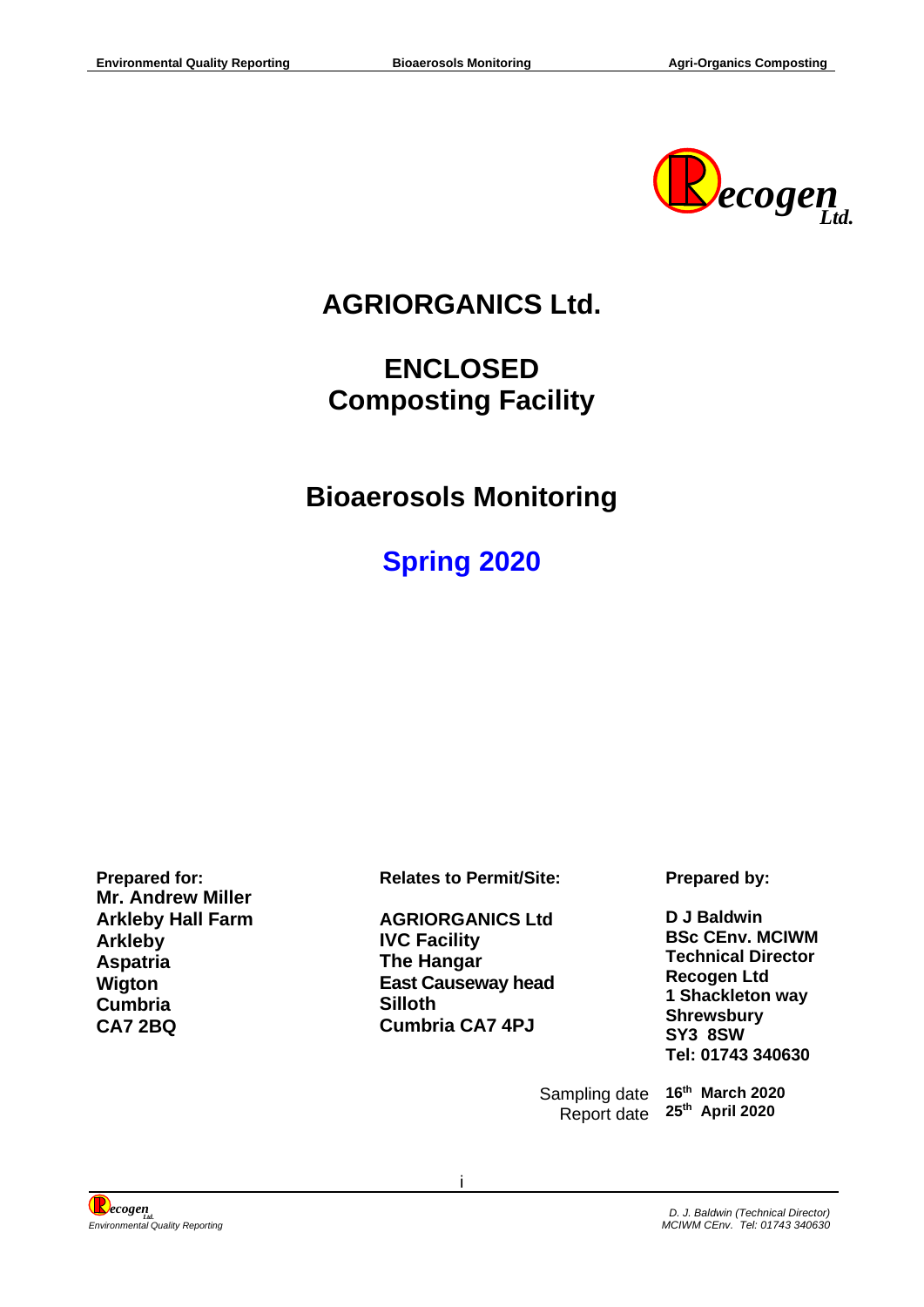### <span id="page-1-0"></span>**SUMMARY - BIOAEROSOLS MONITORING**

### **The In-Vessel Composting Operations**

The site is located at **The Hangar, Causeway Head Silloth, Cumbria CA7 4PJ**

The composting facilities are located within old aircraft hangars at the Silloth Airfield, East Causeway head, Silloth, Cumbria. There are two hangars within the site and the 'In-Vessel Composting' Facility is within the northern-most Hangar (No. 25). The site is located in a rural agricultural setting at the edge of the village with farmed animals and grassland surrounding it.

The IVC facility is within 250m of a number of dwellings that are to the north-east and the west of the facility. However, the IVC is an entirely **enclosed** process. To the west is an open field some dwellings and a caravan site. To the north-west there is a cemetery, the B5302 highway and a church. To the north-east is a redundant poultry farm building and dwellings. To the east and to the south at a further distance there are livestock farms.

The northern-most hangar (No. 25) provides a complete enclosure of the processes, has shutter doors that provide a sealed environment and utilises an extraction ventilation system that vents air to a biofilter on the south-east corner.

On the date of the bioaerosols sampling, the site was very busy with several vehicle movements of new material being received for treatment arriving at the southern doorway; and many vehicles removing processed material from the northern-most doorway in covered trailers. These movements as inputs and outputs required the doors to be opened and closed multiple times during the sampling.

The Composting facility is at a distance closer than 250m away from the nearest third party dwelling – 'New Bungalow' – which is the nearest sensitive receptor **(NSR).**



**Figure 1. Extract from Map (1km grid) Showing location of Composting Facility.** 

*ecogenLtd. Environmental Quality Reporting*

*D. J. Baldwin (Technical Director) MCIWM CEnv. Tel: 01743 340630*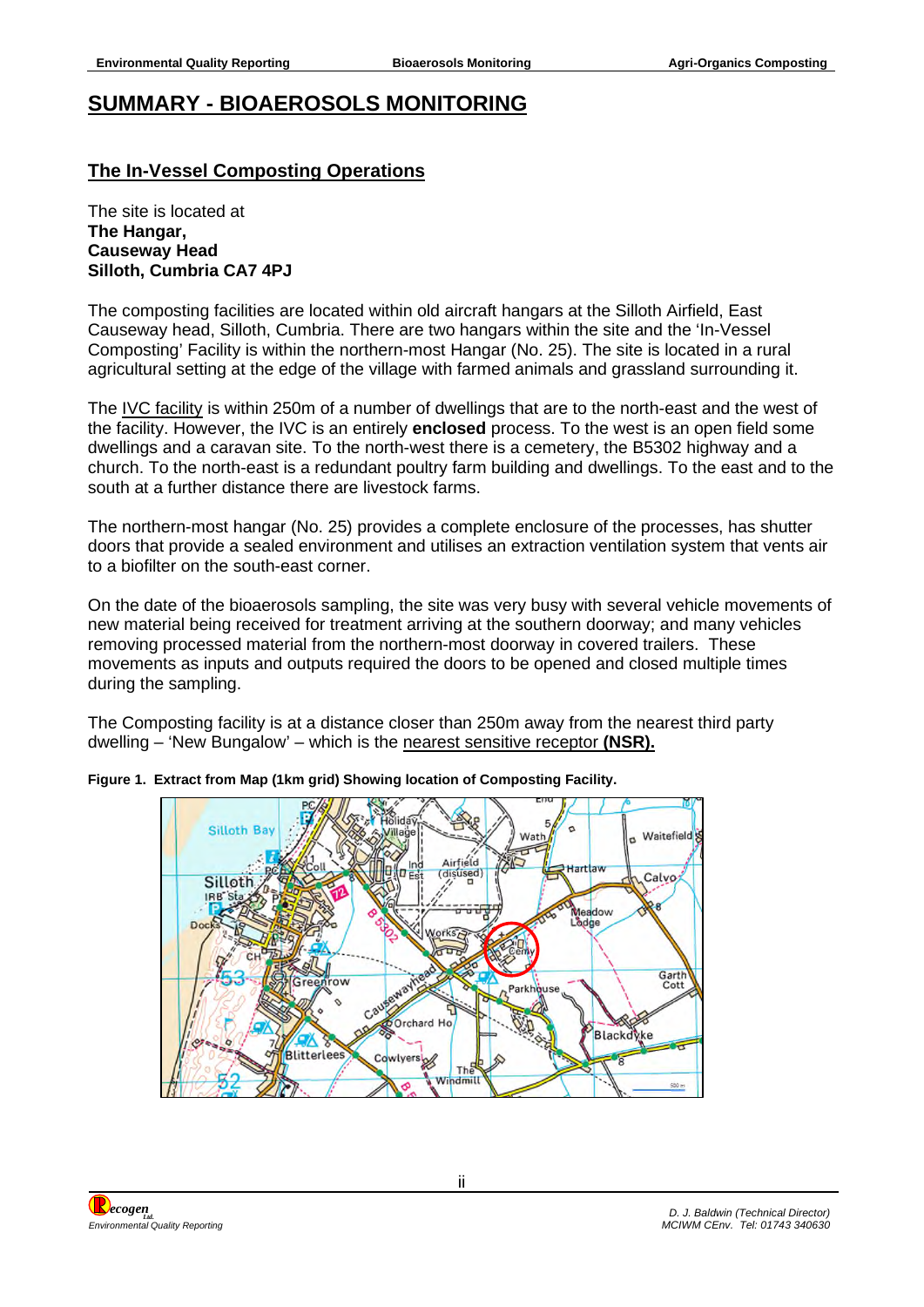#### **Bioaerosols, composting and health effects**

Bioaerosols are complex mixtures of airborne micro-organisms and their products, and are ubiquitous, particularly in rural environments. Composting relies on bacteria and fungi and so these are prevalent. Health effects may be attributable to prolonged and high concentrations of *Aspergillus Fumigatus,* however these can be minimised by good management.

#### **Environment Agency Requirements to Monitor Bioaerosols Emissions – M9v2 2018**

#### **Environment Agency Revised and Updated Policy in regard to Bioaerosols**

Bioaerosols comes under the statutory control of the Environment Agency (The EA). The EA have produced a Position Statement and in 2017/18 have revised their guidance in regard to Bioaerosols Monitoring. The 'Guidance' is provided within two documents: one for established/unchanged sites [Ref 1.] and the other providing guidance to methods for the on-site sampling (monitoring) of bioaerosols at new sites [Appendix 1].

**Ref 1**: **A Standardised Protocol for the Monitoring of Bioaerosols at Open Composting Facilities**, EA and The Association for Organic Recycling (AfOR), edited by Toni Gladding (Open University) available by order at the AfOR website [publications] (See Appendix 1): <http://www.organics-recycling.org.uk/>

In **2018 the M9v2 Technical Guidance** note [Ref 2, Appendix 1] was published to provide a standardised approach for monitoring bioaerosols. It is applicable to facilities that have both ambient and point source emissions. It has been developed to replace the 2009 standardised protocol referred to earlier [Ref 1.].

It describes how Bioaerosols can be sampled and measured using a number of different techniques. One of the techniques is the use of **Andersen type samplers** (impaction method) as used in this instance. It describes how sampling should be carried out upwind and downwind using a 'fan-shaped' array of samplers in the downwind direction from the site. [Ref 2 - see Appendix 1].

#### **This Report**

This report is in regard to a bioaerosols sampling session undertaken **16/03/2020**. This provides an indication of the levels of bioaerosols around the facility during active operation of the facility. This session was undertaken in cool, dry weather during normal composting activities and during a period when there was a worst-case-scenario of vehicle movements and need for doors being opened for both new material being delivered into the southern end of Hangar 25; and also processed material being moved out of the northern doorway. Material was being moved, screened and loaded using a loading shovel operating within the enclosed building.

The wind was arriving at the site from the **South-West** and blowing over the site towards the **North-East**; i.e. over the main part of the site and towards the fields directly towards the NSR.

#### **Overall Conclusion**

The results showed some variability and revealed that there was a **MODERATE** increase in the Bacteria Type Bioaerosol concentrations in the air sampled downwind of the site when the **MAXIMUM** median concentration for Total Bacteria bioaerosols was **450 cfu.m-3; and** the **MAXIMUM** median concentration for Aspergillus Fumigatus bioaerosols was **4 cfu.m-3 .**

These **MODERATE OR MINIMAL** levels were attributed to the containment afforded by the enclosed activity.

In conclusion, the levels did not exceed the EA Thresholds for Total Bacteria or Aspergillus Fumigatus and are unlikely to cause any adverse impact to the health of residents nearby.

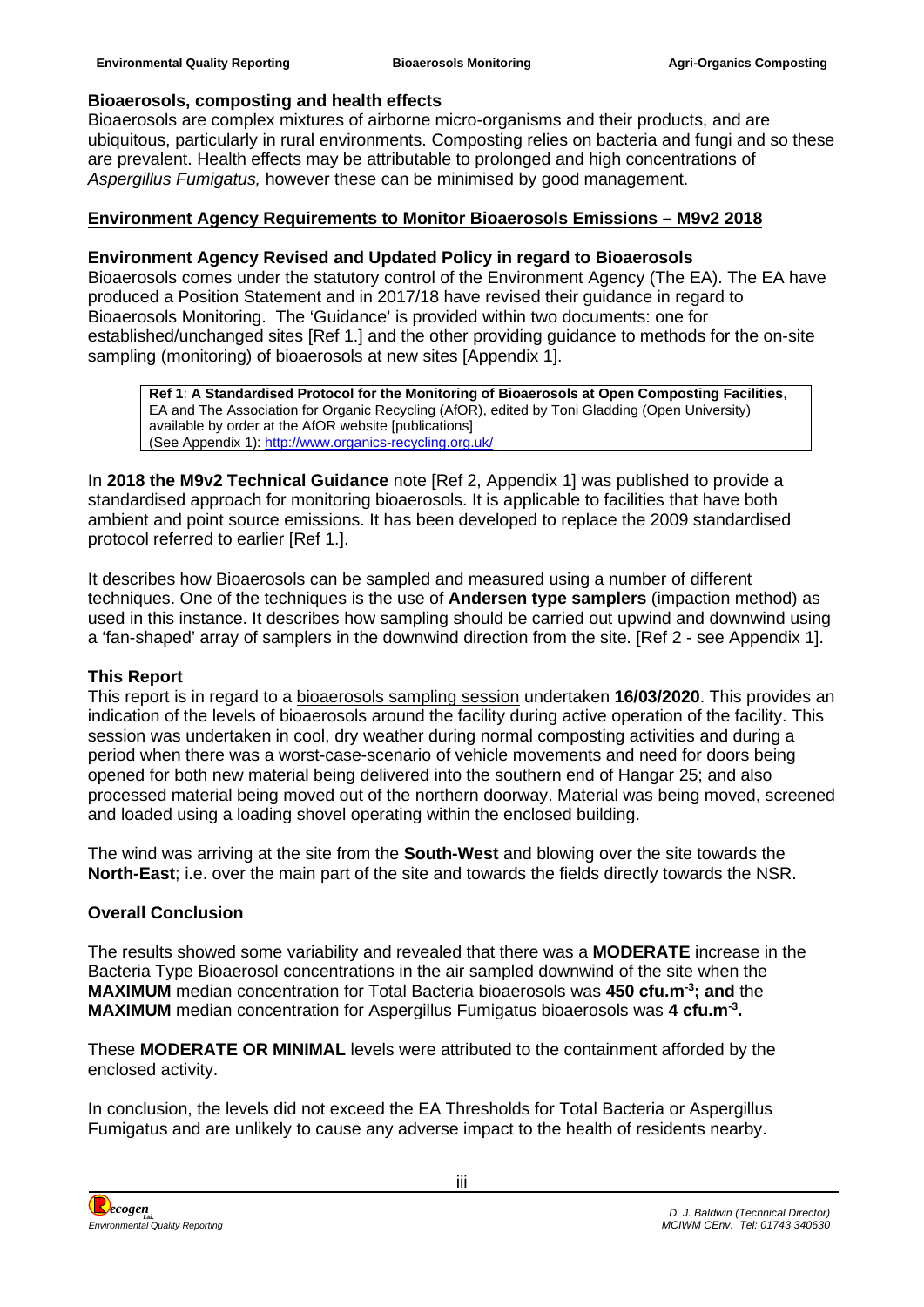### <span id="page-3-0"></span>**CONTENTS**

**This Report** provides the results of a specific one-day session of sampling of bioaerosols at the Composting Facility. The report follows guidelines provided within the "M9 Monitoring Guidance" for monitoring bioaerosols. The results are compared to the standard threshold values.

#### **Reference to The M9 Monitoring Guidance**

The **M9 Monitoring Guidance** (Summary shown at Appendix 2.) is referred to throughout; and was used as the basis for the methodology employed during these sampling sessions.

#### **Recogen Ltd. Environmental Quality Reporting – An Independent Assessor**

For the purposes of quality assurance in undertaking this monitoring work, Recogen Ltd. is a recognised organisation with appropriately trained, qualified and experienced personnel *independent* to the composting site operator. This monitoring work was undertaken by D J Baldwin, BSc (Hons) CEnv. MCIWM, Technical Director with Recogen Ltd., is registered with WAMITAB (Environmental Permit Operators Certificate) and whom has over 38 years' experience.

Recogen Ltd. is registered as a Quality Environmental Consultancy on the National Business Link Register and is a supplier of Technical Consultancy to DEFRA, The Waste and Resources Action Programme (WRAP) and to The Renewable Energy Association Ltd. (Organics Group).

David has managed or contributed to many major projects on waste management for Government (**DEFRA, ETSU, DTI, WRAP, EA**) and The Waste Management Industry including Composting and Anaerobic Digestion processes, compost site design, product quality assurance (PAS100:2018), The Compost Quality Protocol, ISO9001, ISO14001, COSHH and H&S Risk Assessments.

D and F Associates Laboratory (Widnes, Cheshire) were used for provision and enumeration of the Collection Plates. This laboratory utilises the UKAS procedures.

*Notes:*

**1.** Culture media supplied by D and F Associates Laboratory (Widnes, Cheshire) is based on that specified in the AfOR Protocol. The mediums used are particularly useful for the identification of bacteria and the type used for the mould species and allows the Laboratory to accurately identify and quantify *Aspergillus Fumigatus* on plates that may contain many other mould species.

**2.** D and F Associates Laboratory (Widnes, Cheshire) work to UKAS accredited procedures for many analyses and also runs its own internal Quality Management System. All media preparation and storage, is carried-out in accordance with UKAS approved Standard Operating Procedures and fully recorded to appropriate standards.

3. D and F Associates Laboratory undertakes sub-contract work for the Environment Agency providing services for the sampling and laboratory work in relation to bioaerosols.

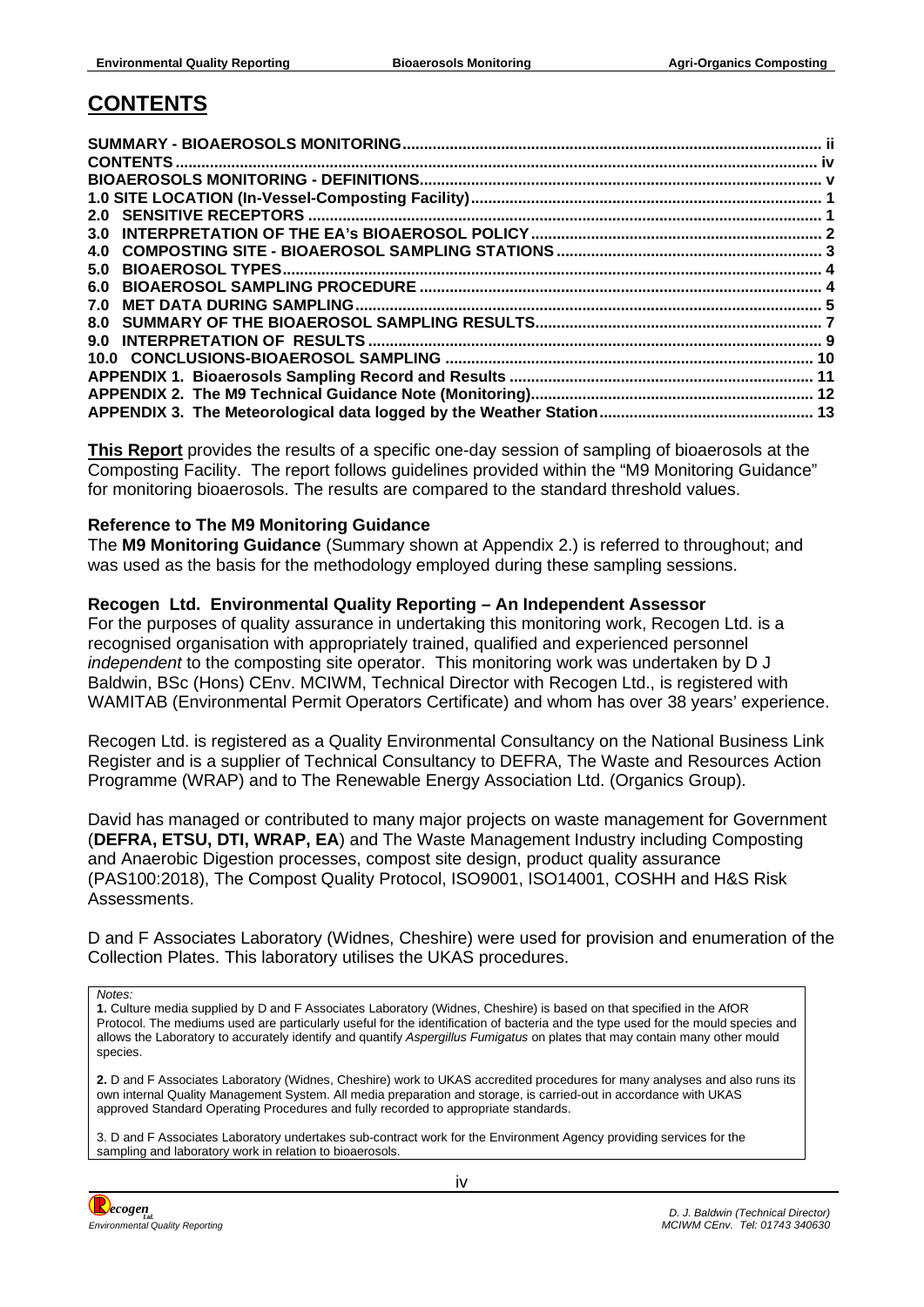### <span id="page-4-0"></span>**BIOAEROSOLS MONITORING - DEFINITIONS**

### **Bioaerosols, composting and health effects**

Bioaerosols are complex mixtures of airborne micro-organisms and their products, and are ubiquitous, particularly in rural environments. The most serious health problems appear to arise from *Aspergillus Fumigatus*, but there are other fungal spores and bacteria that may cause problems. International studies have shown that there is a wide variability in individual susceptibility to bioaerosol exposure.

Commercial scale composting activities tend to generate large amounts of bioaerosols; and these are likely to contain human allergens and pathogens. They have potential effects on respiratory health and may cause headaches, nausea and fatigue. There has been very little investigation into the effects of community exposure to bioaerosols from composting, but there is some limited data that suggest that living close to a composting facility may be associated with an increased risk of adverse health effects. The consensus from various studies is that bioaerosols from composting activities decline rapidly within the first 100 metres from a site and generally decline to background levels within 250m.

### **Composting**

Composting is the biological decomposition of biodegradable waste under conditions that are predominantly aerobic and that allow the development of thermophilic temperatures as a result of biologically produced heat. It may include associated waste storage and treatment operations carried out at the composting facility.

**Operations**…likely to result in the uncontrolled release of high levels of bioaerosols Include the shredding of waste and the turning of waste in the sanitisation, stabilisation and maturation stages of composting where these operations are not contained or are not subjected to exhaust ventilation and scrubbing/filtering.

### **Sensitive receptors (SR's)**

'Sensitive receptors' refers to people likely to be within 250 metres of the composting operation for prolonged or frequent periods. This term would therefore apply to dwellings (including any associated gardens) and to workplaces where workers would frequently be present. It does not apply to the operators of composting facilities or their staff while carrying out the composting operation as their health is covered by Health and Safety legislation.

#### **Acceptable levels at the sensitive receptors**

Refers to the concentrations of bioaerosols (as predicted or as derived from direct measurements) at the sensitive receptors that are attributable to the composting operations.

The acceptable (appropriate) levels (given as colony forming units per cubic metre of air) are:

| <b>Bioaerosol type</b> | <b>Threshold value</b> | units               |
|------------------------|------------------------|---------------------|
| <b>Total Bacteria</b>  | 1000                   | cfu m <sup>-3</sup> |
| Aspergillus Fumigatus  | 500                    | cfu m <sup>-3</sup> |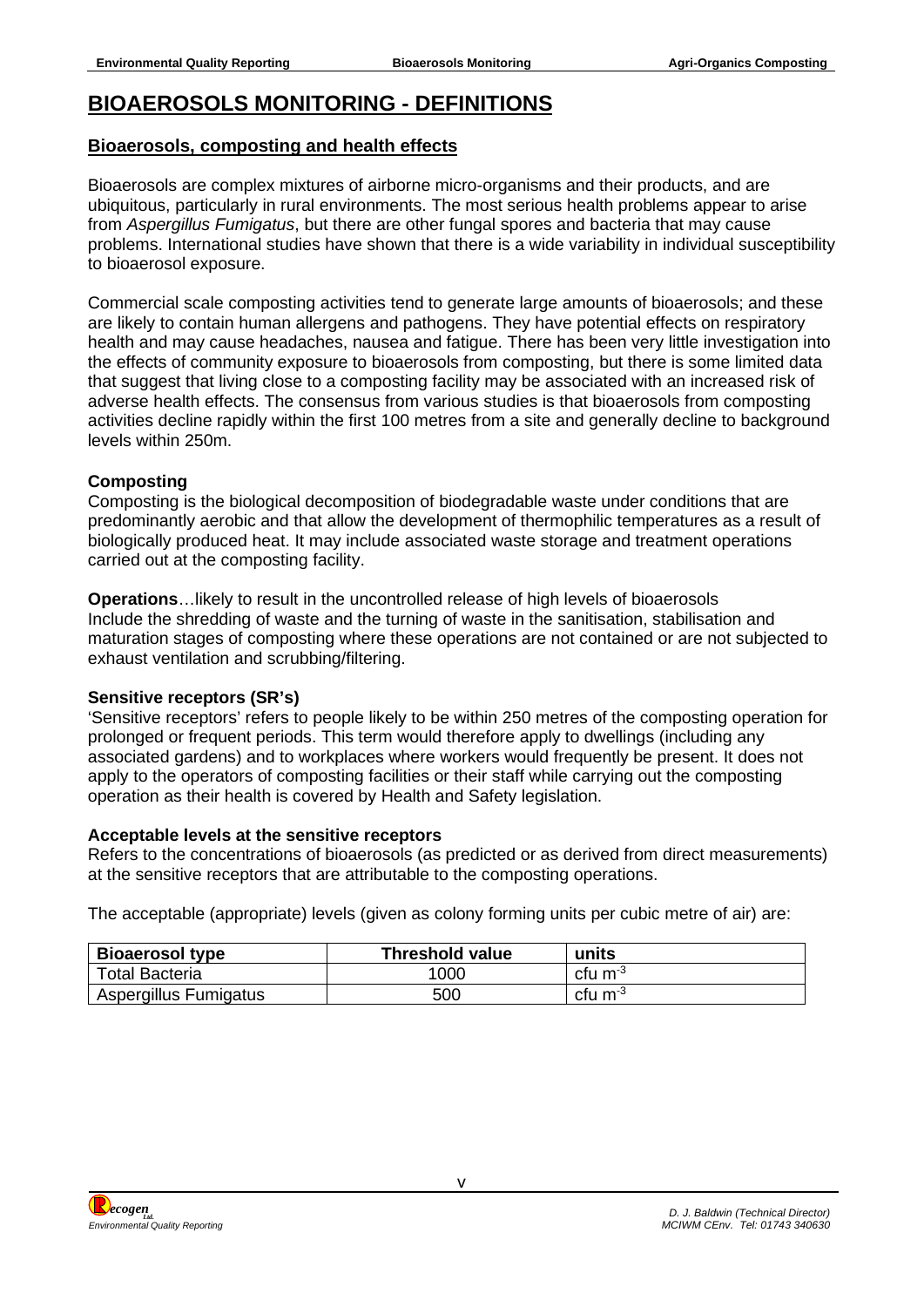# <span id="page-5-0"></span>**1.0 SITE LOCATION (In-Vessel-Composting Facility)**

**The 'In-Vessel' Composting Facility Hangar 25 Silloth Airfield East Causewayhead Cumbria CA7 4PJ** 

*Figure 1: Location map for Silloth Airfield composting Facility also showing nearby receptors* 



# <span id="page-5-1"></span>**2.0 SENSITIVE RECEPTORS**

### **Site Situation with Site Situation with Regard to Nearest Receptors**

The Composting Facility Location at The Hangar was developed as a completely enclosed composting plant. Based on company policy and due to the proximity of nearby sensitive receptors, it was agreed that the activities should be given due consideration in regard to bioaerosols generation, release and dispersion. A Biofilter is used to filter air exhaust from the main building.

Staff that work on the site, including the office staff are managed by the company operating the Permitted composting site. The well-being of these people is covered by Health and Safety Policies and management. The EA definitions therefore do not include these staff as being 'sensitive receptors'.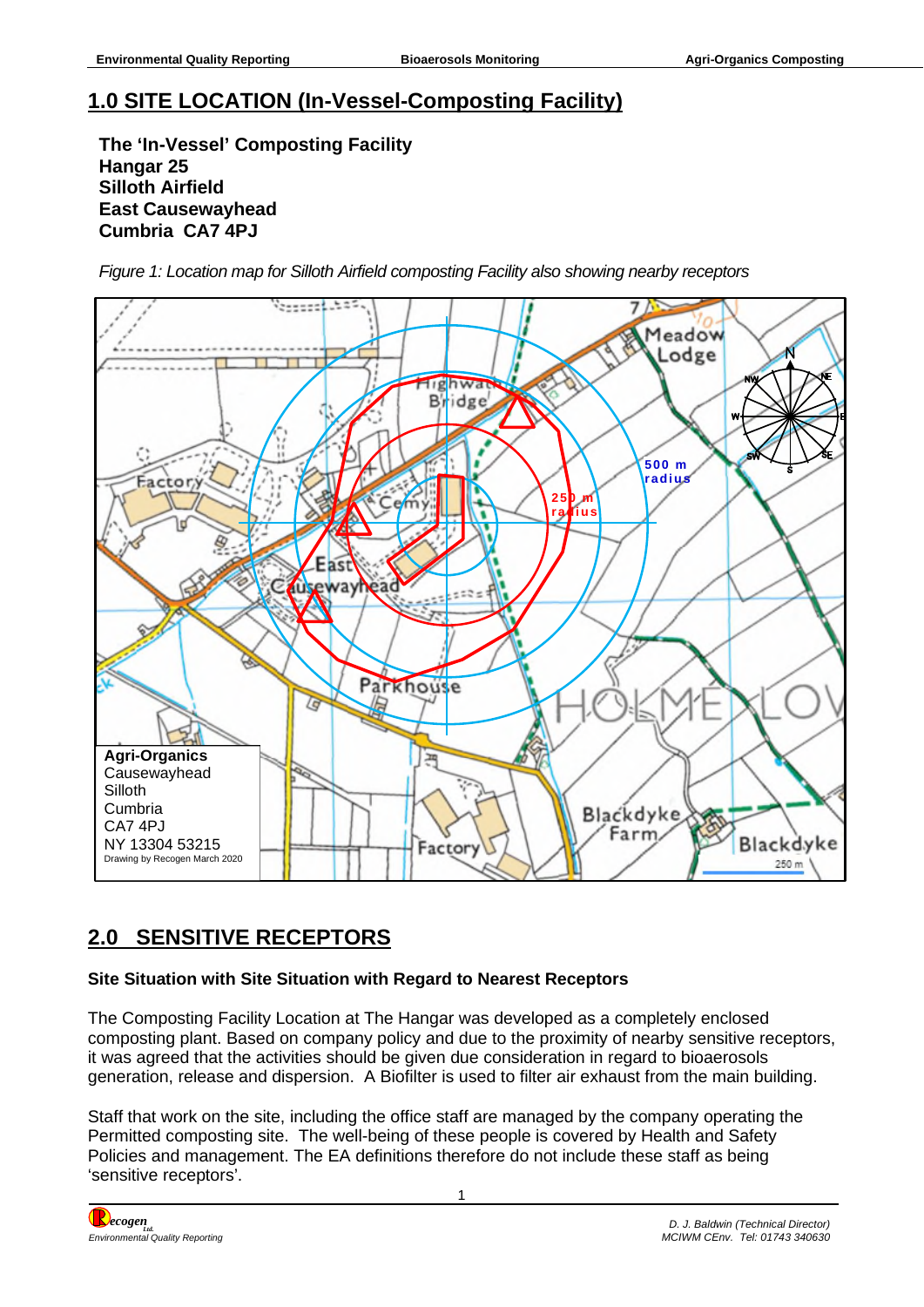The cemetery is not defined as a sensitive receptor due to the time anyone being present is less than 6 hours per day. This is the same for the road and pathway users and farm workers nearby.

For each of the main compass points, The Nearby Sensitive Receptors include the following:

| North Open land leading to the B5302 main road and beyond which is St Paul's Church to the NW. Further<br>north is Silloth Airfield. To the NE are open fields and farmland.                                                                                                                                |
|-------------------------------------------------------------------------------------------------------------------------------------------------------------------------------------------------------------------------------------------------------------------------------------------------------------|
| North Open land leading to a livestock farm, farmland and to houses 440m to the NE and Meadow Lodge.<br><b>East</b> There is a new bungalow to the north-east, near the poultry farm building.                                                                                                              |
| <b>East</b> Open farmland leading to a livestock farm.                                                                                                                                                                                                                                                      |
| South Open land of the old airfield including the second hangar at the site and leading over open ground to a<br>distant industrial estate.                                                                                                                                                                 |
| West To the north west, is the cemetery, and various properties on the outskirts of the village. To the west<br>are 4 dwellings near to the entrance from the B5302, the nearest being 227m distant from the<br>proposed facility. Beyond this are an open area caravan parks (at 316m - 438 m) and further |

#### **Nearest Sensitive Receptors**

The nearest sensitive receptors are identified as the new bungalow to the north-east and the 4 dwellings to the west-north-west near to the entrance from the B5302.

## <span id="page-6-0"></span>**3.0 INTERPRETATION OF THE EA's BIOAEROSOL POLICY**

#### **3.1 Composting and Bioaerosols**

Composting processes rely on biological activity, notably the utilisation of bacteria and fungi in order to bio-degrade the volatile material and convert it to more stable forms of humic substance. The process relies on mechanical treatment in the preparation and handling of the material, as well as specialist facilities for controlling the processes involved.

It is recognised that when any agitation of organic material occurs, especially turning, screening or shredding, or when leachate is recirculated, elevated numbers of micro-organisms may be released into the air. Once released into the air they can remain airborne for long periods and form a 'bioaerosol' — an aerosol of biological particles.

#### **2.2 Bioaerosols Risk**

Bioaerosols are small particles of biologically active material that may be carried independently in the air or otherwise may become attached to other particles of dust or moisture. Consequently, the minute particles may be inhalable and also respirable (deposited in the air sacs of the lungs where gases are exchanged). Some of the small particles (<3-5microns) in bioaerosols have the potential to be harmful to human health and can cause pathogenic or allergenic reactions. Human physiology and therefore susceptibility is receptor-dependent and so the EA have advised arbitrary values as reference levels for risk.

### **2.3 Environment Agency Policy and Approach to Bioaerosols.**

The Environment Agency (The EA) has recently reviewed, updated and re-published ([Ref 3] 2010) its 'Policy' in regard to bioaerosols. This built upon the 2009 policy in regard to the use of 250metres as a distance from a composting activity, within which there was deemed greater risk. In summary, **the 2009 policy** highlighted *the need to maintain bioaerosols at appropriate levels at any dwelling or workplace.*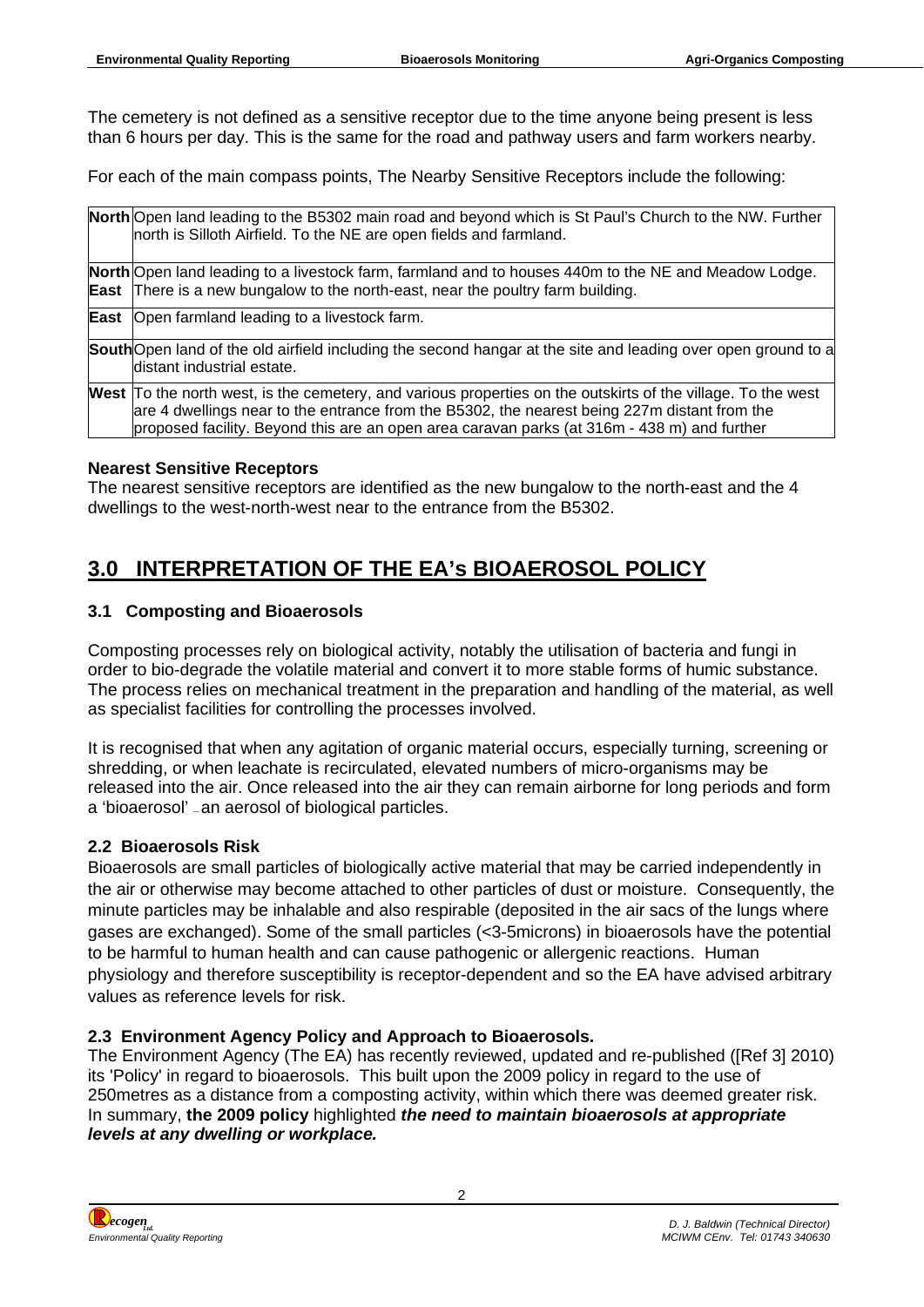In regard to this (see definitions in the Introduction on page 1) the 2009 policy provided the following and these have remained the same in the 2010 PS031: 'appropriate levels' may be….

#### *i) those before the start of the composting process or ii) bioaerosols levels no greater than 1,000 colony forming units (cfu) m-3 total bacteria, 500 cfu m-3 Aspergillus Fumigatus and*

[Note: within the Permit Variation and use of M9 sampling, the Gram negative bacteria or not monitored)

Reference to *appropriate levels* takes into account background levels specific to that locality. Background levels are typically highly variable and range from  $1-1,000$  cfu/m<sup>3</sup> or more.

The EA Policy and the more recent updates continue to use the 250metre distance as the standard measure so that for sites that provide a greater separation distance than this, should not require ongoing monitoring as they present minimal risk to third parties.

In this instance, the ambient monitoring of bioaerosols was deemed appropriate as part of company policy in order to verify the management of minimal risk to nearby sensitive receptors.

## <span id="page-7-0"></span>**4.0 COMPOSTING SITE - BIOAEROSOL SAMPLING STATIONS**

### **4.1 Location of sampling Stations**

The plan shown at figure 4 is used to identify the sampling stations. The stations were selected, to provide data in accordance with 'upwind' and multiple 'downwind' locations taking account of the distance to the Nearest Receptor (NR). The station locations were selected so that there was no intrusion onto 'private' property and so that the effect of bioaerosols from other operations or natural features was minimised.

#### *Figure 4: Sampling Station Locations in the Downwind Fan Array for the Composting Facility*

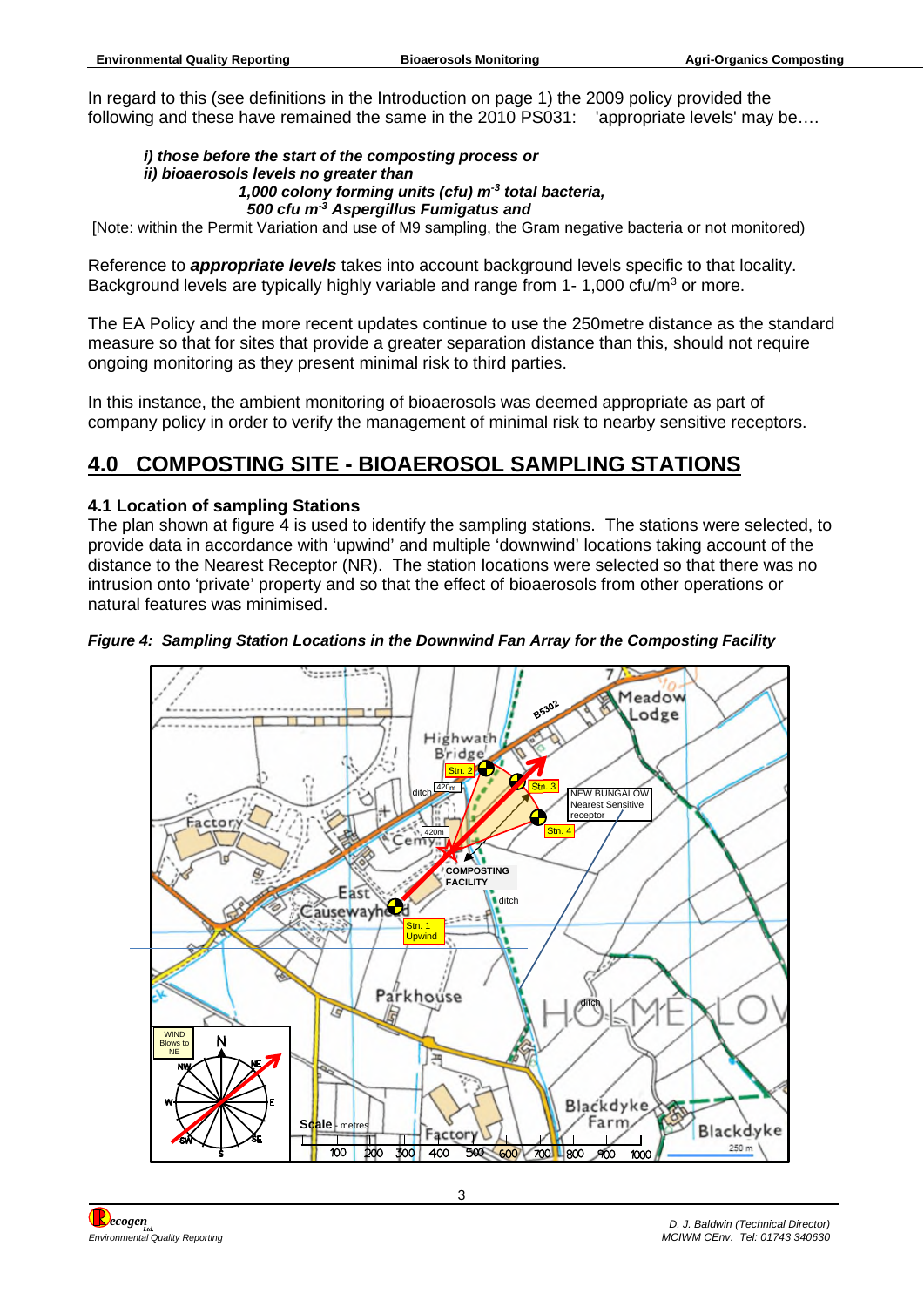The first sampling session was started when the prevailing wind was from the south-west and the the average wind direction (to north-east) held steady through the whole session.

| <b>Station</b> | <b>Purpose</b> | <b>Locations</b>                                                                        | <b>Distance</b> from |
|----------------|----------------|-----------------------------------------------------------------------------------------|----------------------|
|                |                | Note: Centre of activity (southern door to Hangar) marked with a red star. $\mathbf{X}$ | Activity (site)      |
| Station 1      | Upwind         | SW of the entry track near entry to Southern Hangar Building                            | 200m (50m)           |
| Station 2      | Downwind B     | Open grassed field area NNE of site                                                     | 200m (100m)          |
| Station 3      | Downwind C     | Open grassed field area NE of site                                                      | 200m (100m)          |
| Station 4      | Downwind D     | Open grassed field area ENE of site (NSR)                                               | 200m (100m)          |

#### **4.2 Activities Ongoing at the Site during Sampling**

There were activities ongoing at the site during sampling; these included waste feedstock arrivals into the reception buildings, compost screening and Out-loading of IVC compost from the main IVC Building. There were several biowaste deliveries during the sampling sessions and these were received into the south door of the large hangar building. The unloading of the building entailed multiple traffic/loading shovel movements. The movement and screening of material was all undertaken within the Hangar building.

The centre of activity was determined as being the southern door of the main Hangar building.

The downwind sampling sessions were planned with distances based on this point of reference.

During the sessions the upwind sessions were undertaken so that they started several minutes before the downwind sessions and ended several minutes after the downwind sessions for both the bacteria and for the Fungi. (i.e. a 16 minute time period for the upwind while the downwind sessions operated for 10 minutes). Within the overall time period at the site, four replicate sampling sessions were successfully completed.

### **4.3 Condition of the Site and of Ambient Air Quality during Sampling**

The site was approximately 75% filled with compost in process in the buildings. The air temperature was cool and humid with damp ground. Further details are provided later in this report.

## <span id="page-8-0"></span>**5.0 BIOAEROSOL TYPES**

The following types of bioaerosol were sampled and enumerated

| Description | Total              | Aspergillus        |
|-------------|--------------------|--------------------|
|             | <b>Bacteria</b>    | Fumigatus          |
|             | ctu/m <sup>3</sup> | ctu/m <sup>3</sup> |

These types relate to the EA guidance given earlier (Section 2.3 on page 3)

## <span id="page-8-1"></span>**6.0 BIOAEROSOL SAMPLING PROCEDURE**

### **6.1 Standardised sampling Procedure**

The procedure was based on the M9 Methodology. (Ref 2: and refer to Appendix 2).

### **6.2 Sampling Equipment**

#### *6.2.1 Samplers*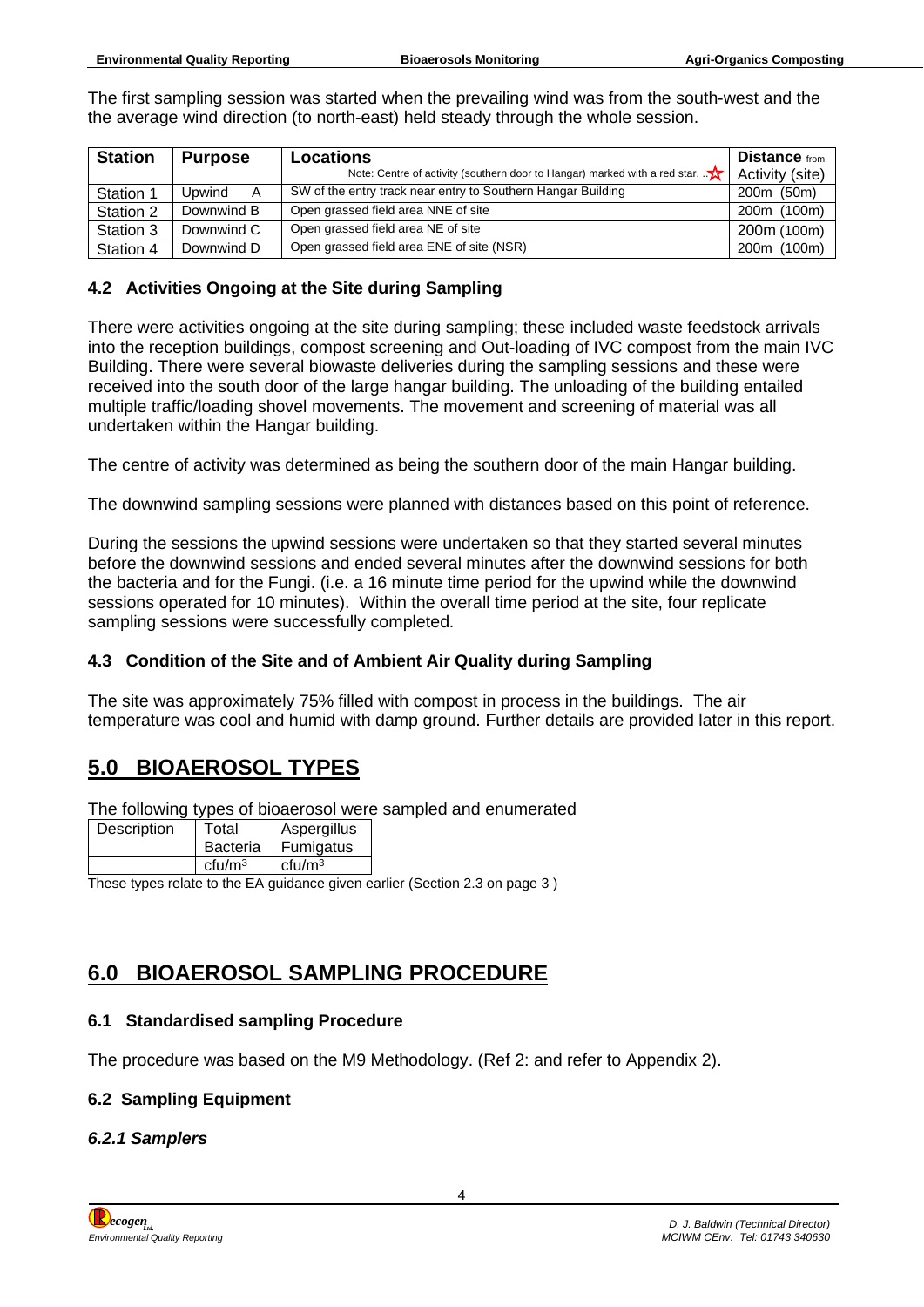Samplers comprised the industry standard 3 part 'Andersen' type sampler design, with base, sampling-hole manifold and collection funnel. Air stagnation baffles were fitted during sampling. Using extendable tripods, the samplers were set at 1.8m during each session of sampling. Samplers were timer controlled.

### *6.2.2 Positive Displacement Suction Pumps*

The air suction diaphragm pumps, were Charles Austen Pumps, twin headed parallel pumps operating off 12v DC Motors. The Pumps were pre-calibrated to provide a uniform air-flow rate with the target flow of 28.3 litres/minute (+/- 2% i.e. 0.57 l/min).

Measured flow-rates are shown in the results for each sampler. These were adjusted to 28 l/min. The sampling duration was selected on the basis of avoided saturation of the plates. Thus, the upwind were set to run for up to 16 mins while the downwind samplers were set to 10mins.

### **6.3 Sample Collection media and Enumeration**

The D and F Associates Laboratory (Widnes, Cheshire) was used for provision and enumeration of the Collection Plates. This is a UKAS accredited laboratory.

*Notes:*

**1.** Culture media supplied by D and F Associates Laboratory (Widnes, Cheshire) is similar to that specified in the AfOR Protocol. The mediums used are particularly useful for the identification of bacteria and the type used for the mould species and allows the Laboratory to accurately identify and quantify *Aspergillus Fumigatus* on plates that may contain many other mould species.

**2.** D and F Associates Laboratory (Widnes, Cheshire) are UKAS accredited for many analyses and also runs its own internal Quality Management System. All media preparation and storage, whether for UKAS accredited analyses or otherwise, is carried-out in accordance with UKAS approved Standard Operating Procedures and fully recorded to appropriate standards.

### **6.4 Weather Monitoring Equipment**

Weather during the sampling was monitored using a portable weather station mounted on a 2m pole at the site, with temperature, humidity, wind direction and wind-speed monitoring. (Section 7).

### **6.5 Sampler Locations**

The sampling station locations were selected in accordance with the M9 Methods. Refer to 4.1.

### **6.6 Other Activity at the Site during Sampling**

The sampling was undertaken during activity at the site that included bio-waste deliveries, tunnel out-loading, and active windrow composting, compost screening and the movement of material to form the windrows externally – see 4.2. The main activity was compost movement and screening.

### **6.7 Special Circumstances for Sampling**

The sampling was undertaken during the unusual circumstances when due to the Covid19 virus, everyone was taking steps to limit time spent on third party sites; for which reason four sampling sessions were undertaken employing minimal persons at work around the site.

# <span id="page-9-0"></span>**7.0 MET DATA DURING SAMPLING**

The meteorological data was recorded during the sessions of sampling. The Station was a Kestrel 4500, mounted on a tripod and mast at approx. 2.0m height above ground level. It was located near to Station 1 on a clear open area of the field to the west of the composting site.

The Kestrel 4500 comprises a wind vane, vane type anemometer, temperature and humidity sensors and facility to store its own data within its programmable data-logger.

The data logging interval was set at 1 minute. The full data is provided within the Appendix 3.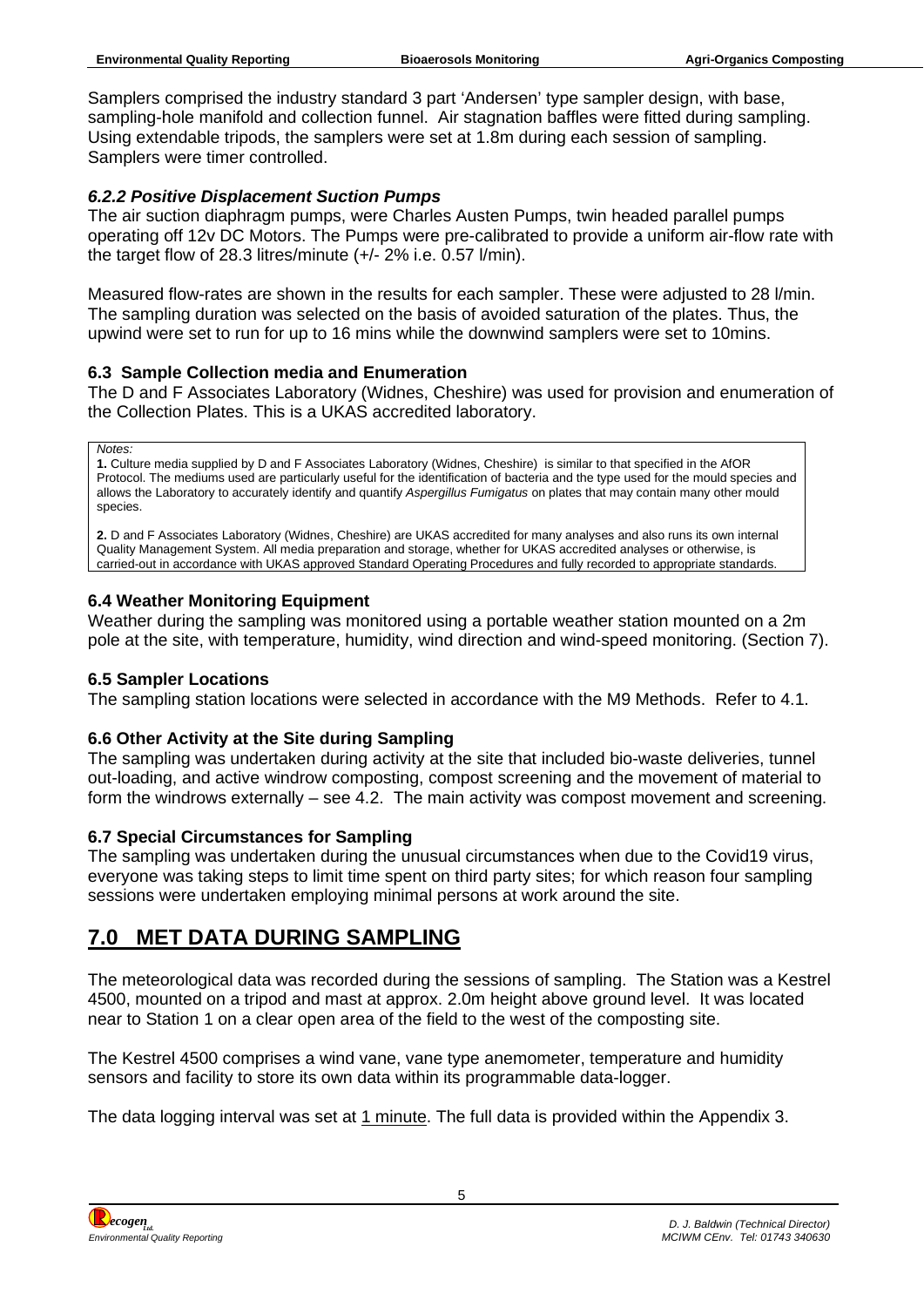| Table 1: Meteorological Conditions - Agri-Organics Composting - Silloth - 16th March 2020 |  |  |
|-------------------------------------------------------------------------------------------|--|--|
|-------------------------------------------------------------------------------------------|--|--|

|                  | <b>Meteorological Conditions</b>                                                  |                                                                        |                                                                              |                                                                                            |                                                                                                                    |                                            |              |                                             |                                                                                                          |      |                |
|------------------|-----------------------------------------------------------------------------------|------------------------------------------------------------------------|------------------------------------------------------------------------------|--------------------------------------------------------------------------------------------|--------------------------------------------------------------------------------------------------------------------|--------------------------------------------|--------------|---------------------------------------------|----------------------------------------------------------------------------------------------------------|------|----------------|
|                  | Site:                                                                             | The Hangar, Silloth                                                    |                                                                              |                                                                                            | <b>Site Operator:</b>                                                                                              |                                            |              | <b>Agri-Organics Ltd.</b>                   |                                                                                                          |      |                |
|                  | <b>Sampling Date:</b>                                                             | 16th March 2020                                                        |                                                                              |                                                                                            | <b>Monitoring Contractor:</b>                                                                                      |                                            |              | Recogen Ltd.                                |                                                                                                          |      |                |
|                  | Sample Ref Nos.                                                                   | Location                                                               | Bearing<br>of Samplers<br>from centre<br>of Active<br>Area<br>$\degree$ to N | Mean<br>Wind<br>Direction<br>wind blows TO<br>during sampling<br>degrees<br>$\degree$ to N | <b>Difference</b><br>in bearing<br>of samplers and<br>mean direction wind<br>blows TO<br>degrees<br>$\degree$ to N | <b>Wind Speed</b><br>as sampling<br>$ms-1$ | @ 2m   @ 10m | Mean<br>Air<br>Temp<br>as<br>sampling<br>°C | Mean<br>Prevailing<br>Air RH<br>Weather<br>Pressure Cloud<br>Mean<br>RH%<br>Cover 1/8 ths<br>mbar (okta) |      |                |
| S<br>S<br>S<br>S | 1A TVC<br>Upwind<br>1B TVC<br>Left<br>1C TVC<br>Centre<br>1D TVC<br>Right         | Upwind Stn. 1<br>Downwind Stn. 2<br>Downwind Stn. 3<br>Downwind Stn. 4 | 225<br>20<br>45<br>70                                                        | 53                                                                                         | 172<br>$-33.2$<br>-8<br>17                                                                                         | 5.5                                        | 7.7          | 7.9                                         | 87                                                                                                       | 1021 | $\overline{7}$ |
| S<br>S<br>S<br>S | AF Upwind<br>1А<br>AF Left<br>1B<br>AF Centre<br>1 <sup>C</sup><br>AF Right<br>1D | Upwind Stn. 1<br>Downwind Stn. 2<br>Downwind Stn. 3<br>Downwind Stn. 4 | 225<br>20<br>45<br>70                                                        | 41                                                                                         | 184<br>$-21.0$<br>4<br>29                                                                                          | 6.1                                        | 8.4          | 8.1                                         | 87                                                                                                       | 1021 | 6              |
| S<br>S<br>S<br>S | 2A TVC Upwind<br>2B TVC Left<br>2C TVC Centre<br>2D TVC Right                     | Upwind Stn. 1<br>Downwind Stn. 2<br>Downwind Stn. 3<br>Downwind Stn. 4 | 225<br>20<br>45<br>70                                                        | 45                                                                                         | 180<br>$-25.4$<br>$\mathbf 0$<br>25                                                                                | 6.5                                        | 9.0          | 8.1                                         | 81                                                                                                       | 1021 | 6              |
| S<br>S<br>S<br>S | AF Upwind<br>2A<br>AF Centre<br>2B<br>2C<br>AF Left<br>AF Right<br>2D             | Upwind Stn. 1<br>Downwind Stn. 2<br>Downwind Stn. 3<br>Downwind Stn. 4 | 225<br>20<br>45<br>70                                                        | 40                                                                                         | 185<br>$-19.7$<br>5<br>30                                                                                          | 8.0                                        | 11.0         | 8.1                                         | 81                                                                                                       | 1021 | 6              |
| S<br>S<br>S<br>S | 3A TVC Upwind<br>3B TVC Left<br>3C TVC Centre<br>3D TVC Right                     | Upwind Stn. 1<br>Downwind Stn. 2<br>Downwind Stn. 3<br>Downwind Stn. 4 | 225<br>20<br>45<br>70                                                        | 42                                                                                         | 183<br>$-22.2$<br>3<br>28                                                                                          | 6.3                                        | 8.7          | 8.5                                         | 77                                                                                                       | 1021 | 6              |
| S<br>S<br>S<br>S | AF Upwind<br>3A<br>AF Centre<br>3B<br>AF Left<br>3C<br>3D<br>AF Right             | Upwind Stn. 1<br>Downwind Stn. 2<br>Downwind Stn. 3<br>Downwind Stn. 4 | 225<br>20<br>45<br>70                                                        | 49                                                                                         | 176<br>$-29.5$<br>-4<br>21                                                                                         | 5.8                                        | 8.0          | 8.0                                         | 77                                                                                                       | 1020 | 6              |
| S<br>S<br>S<br>S | 4A TVC Upwind<br>4B TVC Left<br>4C TVC Centre<br>4D TVC Right                     | Upwind Stn. 1<br>Downwind Stn. 2<br>Downwind Stn. 3<br>Downwind Stn. 4 | 225<br>20<br>45<br>70                                                        | 47                                                                                         | 178<br>$-27.4$<br>$-2$<br>23                                                                                       | 7.0                                        | 9.7          | 7.9                                         | 78                                                                                                       | 1021 | 6              |
| S<br>S<br>S<br>S | AF Upwind<br>4A<br>4B<br>AF Centre<br>4C<br>AF Left<br>4D<br>AF Right             | Upwind Stn. 1<br>Downwind Stn. 2<br>Downwind Stn. 3<br>Downwind Stn. 4 | 225<br>20<br>45<br>70                                                        | 46                                                                                         | 179<br>$-25.5$<br>-1<br>24                                                                                         | 5.9                                        | 8.1          | 7.9                                         | 72                                                                                                       | 1020 | 6              |

During the sessions the wind was gusting and generally from the South-West for the duration. Wind-speeds ranged 5.5 to 7.0 m.s<sup>-1</sup> with some stronger gusts of up to 8.5m.s<sup>-1</sup>. It was cool with temperatures rising between 7.9° C to 8.5° C .

During the period the RH remained high at 87% falling to 72% later in the period.

The data is presented in accordance with the M9 Guidance and is based on the raw data gathered during the overall period of sampling at the site. The Summary Data is shown at Appendix 3.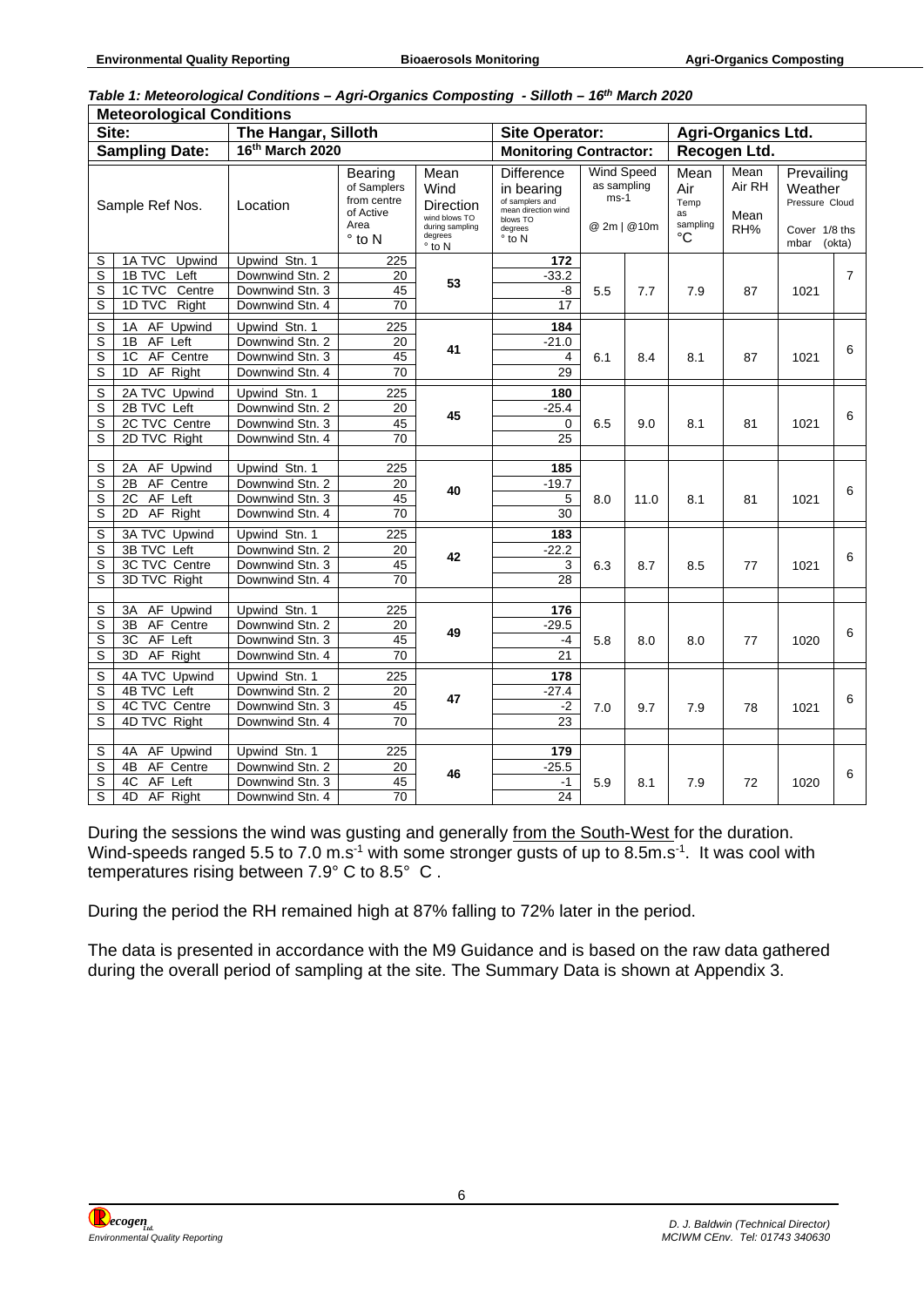## <span id="page-11-0"></span>**8.0 SUMMARY OF THE BIOAEROSOL SAMPLING RESULTS**

The full raw results are shown in Appendix 1. These show the counts per plate and the calculation of the concentrations for each bioaerosol, based on the sampling time and airflow in the samplers.

The Data are presented in Tables 2 and 3 in accordance with the M9 Guidance. Table 2 shows the Results for **Total Viable Bacteria** and Table 3 shows the results for the **Aspergillus Fumigatus** Samples.

The tables reveal the **MEDIAN** of the **UPWIND** and the **DOWNWIND** sampling results. The overall Median value is derived from the individual Median results. The mean values are not required.

#### *Table 2: Sampling Results – TOTAL BACTERIA - Agri-Organics Ltd – The Hangar - 16th March 2020*

| Site:                                           | The Hangar, Silloth          |                            |                                      |                                      | Type of materials on site                            |             |                                       | Composted organics, wood etc.         |                                       |  |  |
|-------------------------------------------------|------------------------------|----------------------------|--------------------------------------|--------------------------------------|------------------------------------------------------|-------------|---------------------------------------|---------------------------------------|---------------------------------------|--|--|
|                                                 | Sampling Date:               | 16th March 2020            |                                      |                                      | Estimated material on site<br>Internal <5,000 tonnes |             |                                       |                                       |                                       |  |  |
|                                                 | Site Operator:               |                            | <b>Agri-Organics Ltd.</b>            | <b>Type of Activity</b>              |                                                      |             | <b>IVC Composting</b>                 |                                       |                                       |  |  |
|                                                 | Monitoring                   |                            | Recogen Ltd of                       | Activities affecting                 |                                                      |             | <b>Compost Product Screening; IVC</b> |                                       |                                       |  |  |
| Contractor:                                     |                              | Shrewsbury.                |                                      | bioaerosols release                  |                                                      |             | Unloading.                            |                                       |                                       |  |  |
|                                                 |                              |                            |                                      |                                      | <b>Bioaerosol Type:</b>                              |             |                                       | <b>TOTAL BACTERIA</b>                 |                                       |  |  |
| Sample Ref Nos.                                 |                              | <b>Station</b>             | <b>Distance</b><br>from centre of    | <b>Difference</b><br>in bearing      | Sampling                                             |             | Concentration<br>of bioaerosols       | Mean of                               | <b>Median of</b><br><b>DOWNWIND</b>   |  |  |
|                                                 | <b>Station Location ref.</b> | Location<br>bearing from   | activity                             | between sampler                      | Period                                               |             |                                       | <b>UPWIND</b><br>Samples              | Samples                               |  |  |
| All Sample Refs: 'T'<br>(Total Viable Bacteria) |                              | centre of site<br>° from N | metres                               | location & mean<br>direction that    | <b>Start</b>                                         | End         | <b>Total Viable</b>                   | <b>Total</b>                          | <b>Total</b>                          |  |  |
|                                                 |                              |                            |                                      | wind blows to                        | <b>Time</b>                                          | <b>Time</b> | <b>Bacteria</b><br>ctu/m <sup>3</sup> | <b>Bacteria</b><br>ctu/m <sup>3</sup> | <b>Bacteria</b><br>ctu/m <sup>3</sup> |  |  |
| S1 AT                                           | UW Stn. 1                    | 225                        | 200                                  | 172                                  | 11:09                                                | 11:25       | 18                                    | 18                                    |                                       |  |  |
| S <sub>1</sub> BT                               | DW Stn. 2                    | 20                         | 200                                  | $-33$                                | 11:13                                                | 11:23       | 232                                   |                                       |                                       |  |  |
| S1 CT                                           | DW Stn. 3                    | 45                         | 200                                  | -8                                   | 11:13                                                | 11:23       | 425                                   |                                       | 250                                   |  |  |
| S1DT                                            | DW Stn. 4                    | 70                         | 200                                  | 17                                   | 11:13                                                | 11:23       | 250                                   |                                       |                                       |  |  |
| S <sub>2</sub> AT                               |                              |                            |                                      |                                      |                                                      |             |                                       |                                       |                                       |  |  |
|                                                 | UW Stn. 1                    | 225                        | 200                                  | 180                                  | 12:12                                                | 12:28       | 29                                    | 29                                    | 450                                   |  |  |
| S <sub>2</sub> BT                               | DW Stn. 2                    | 20                         | 200                                  | $-25$                                | 12:16                                                | 12:26       | 364                                   |                                       |                                       |  |  |
| S <sub>2</sub> CT                               | DW Stn. 3                    | 45                         | 200                                  | $\Omega$                             | 12:16                                                | 12:26       | 450                                   |                                       |                                       |  |  |
| S <sub>2</sub> DT                               | DW Stn. 4                    | 70                         | 200                                  | 25                                   | 12:16                                                | 12:26       | 454                                   |                                       |                                       |  |  |
| S <sub>3</sub> AT                               | UW Stn. 1                    | 225                        | 200                                  | 183                                  | 13:14                                                | 13:30       | $\mathbf{2}$                          | $\overline{2}$                        |                                       |  |  |
| S <sub>3</sub> BT                               | DW Stn. 2                    | 20                         | 200                                  | $-22$                                | 13:18                                                | 13:28       | 4                                     |                                       |                                       |  |  |
| S <sub>3</sub> CT                               | DW Stn. 3                    | 45                         | 200                                  | 3                                    | 13:18                                                | 13:28       | 43                                    |                                       | 43                                    |  |  |
| S <sub>3</sub> DT                               | DW Stn. 4                    | 70                         | 200                                  | 28                                   | 13:18                                                | 13:28       | 264                                   |                                       |                                       |  |  |
| S4 AT                                           |                              |                            |                                      |                                      |                                                      | 14:35       | $\overline{7}$                        |                                       |                                       |  |  |
| S <sub>4</sub> BT                               | UW Stn. 1                    | 225                        | 200                                  | 178                                  | 14:19                                                |             |                                       | $\overline{7}$                        |                                       |  |  |
|                                                 | DW Stn. 2                    | 20                         | 200                                  | $-27$                                | 14:23                                                | 14:33       | 168                                   |                                       | 168                                   |  |  |
| S <sub>4</sub> CT                               | DW Stn. 3                    | 45                         | 200                                  | $-2$                                 | 14:23                                                | 14:33       | 118                                   |                                       |                                       |  |  |
| S4 DT                                           | DW Stn. 4                    | 70                         | 200                                  | 23                                   | 14:23                                                | 14:33       | 525                                   |                                       |                                       |  |  |
|                                                 |                              |                            |                                      |                                      |                                                      |             | <b>OVERALL MEDIAN UPWIND VALUE</b>    | 28                                    |                                       |  |  |
|                                                 |                              |                            |                                      | <b>OVERALL MEDIAN DOWNWIND VALUE</b> |                                                      |             |                                       |                                       | 209                                   |  |  |
|                                                 |                              |                            | <b>MAXIMUM MEDIAN DOWNWIND VALUE</b> |                                      |                                                      |             |                                       | 450                                   |                                       |  |  |

#### **Commentary to assist interpretation**

- 1. The wind during the sampling sessions was from the South-West arriving from grassland and over the site centre of activity towards the North-East fields towards the Poultry Farm and NSR.
- 2. The **Upwind station** was located to the South-West of the site, by the entry track of the southern Hangar. The Total Bacteria bioaerosol levels were quite low (**Median 28 cfu/m<sup>3</sup>** ) for all sessions. This is likely attributable to the cold air, time of year, damp ground and weather conditions.
- 3. The downwind bacteria type bioaerosol levels were **moderately elevated**; with all sessions revealing high peak levels; causing the median level to be **MODERATE** and easily within the target limits. (**Median 209 and Maximum Median 450 cfu/m<sup>3</sup>** ).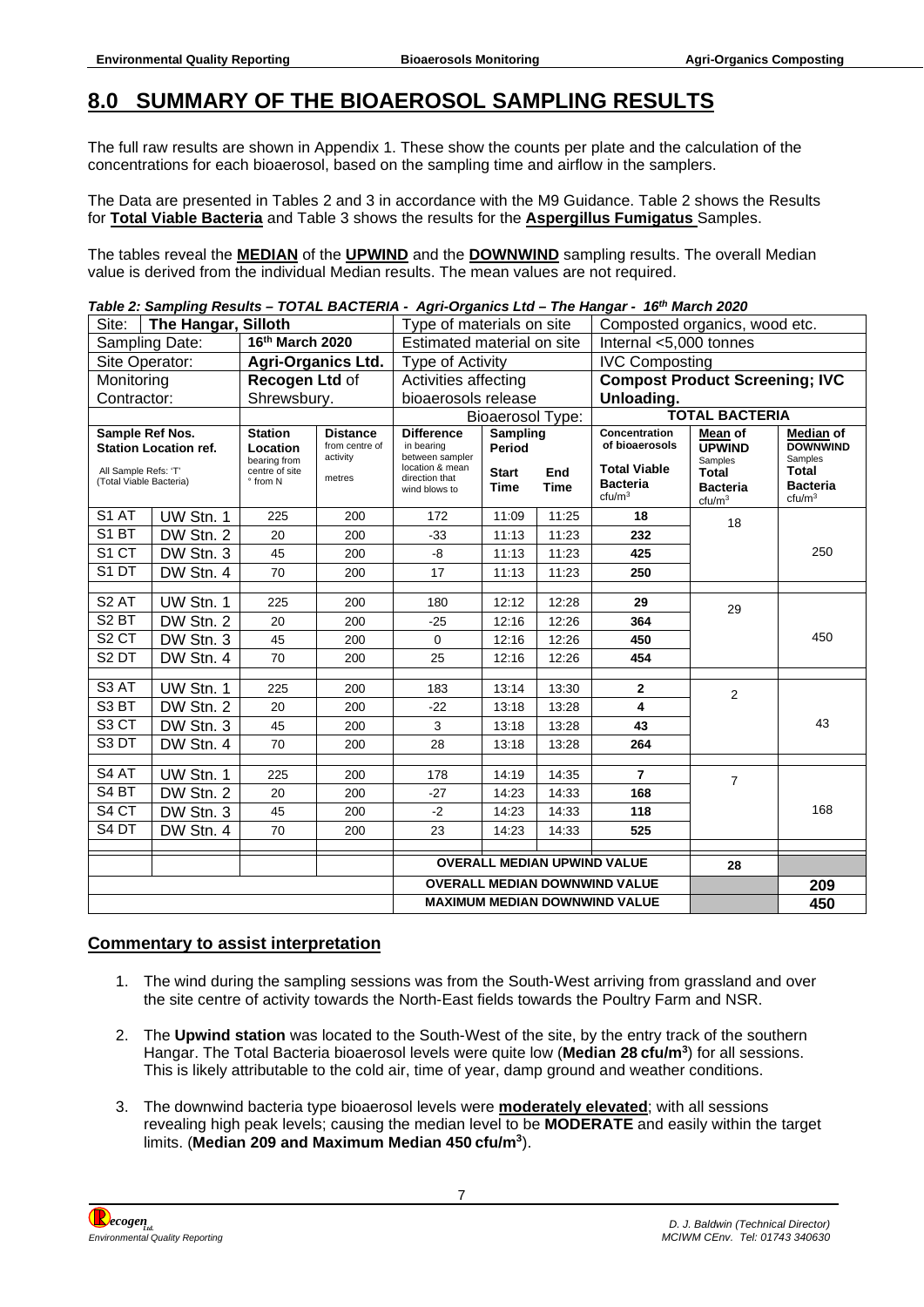### *Table 3: Sampling Results – ASPERGILLUS FUMIGATUS - Agri-Organics Ltd – The Hangar - 16th March 2020*

| Site:                                                                                              | The Hangar, Silloth |                                                                          |                                                         | Type of materials on site                                                               |                                                          |       | rabic J. Jamping Results - Aur EROILLOU PUMOATOU - Agri-Organics Ltd - The Hangar - TV - March 2020<br>Composted organics, wood etc. |                                                                               |                                                                                   |  |
|----------------------------------------------------------------------------------------------------|---------------------|--------------------------------------------------------------------------|---------------------------------------------------------|-----------------------------------------------------------------------------------------|----------------------------------------------------------|-------|--------------------------------------------------------------------------------------------------------------------------------------|-------------------------------------------------------------------------------|-----------------------------------------------------------------------------------|--|
|                                                                                                    | Sampling Date:      | 16th March 2020                                                          |                                                         | Estimated material on site                                                              |                                                          |       | External <5,000 tonnes                                                                                                               |                                                                               |                                                                                   |  |
| Site Operator:                                                                                     |                     |                                                                          | <b>Agri-Organics Ltd.</b>                               |                                                                                         | Type of Activity                                         |       |                                                                                                                                      | <b>IVC Composting</b>                                                         |                                                                                   |  |
| Monitoring                                                                                         |                     | Recogen Ltd of                                                           |                                                         | Activities affecting                                                                    |                                                          |       | <b>Compost Product Screening; IVC</b>                                                                                                |                                                                               |                                                                                   |  |
| Contractor:                                                                                        |                     | Shrewsbury.                                                              |                                                         | bioaerosols release                                                                     |                                                          |       | Unloading.                                                                                                                           |                                                                               |                                                                                   |  |
|                                                                                                    |                     |                                                                          |                                                         |                                                                                         | <b>Bioaerosol Type:</b>                                  |       |                                                                                                                                      | <b>ASPERGILLUS FUMIGATUS</b>                                                  |                                                                                   |  |
| Sample Ref Nos.<br><b>Station Location ref.</b><br>All Sample Refs: 'T'<br>(Total Viable Bacteria) |                     | <b>Station</b><br>Location<br>bearing from<br>centre of site<br>° from N | <b>Distance</b><br>from centre of<br>activity<br>metres | <b>Difference</b><br>in bearing<br>between sampler<br>location & mean<br>direction that | Sampling<br>Period<br><b>Start</b><br>End<br><b>Time</b> |       | <b>Concentration</b><br>of bioaerosols<br><b>Aspergillus</b><br><b>Fumigatus</b>                                                     | Mean of<br><b>UPWIND</b><br>Samples<br><b>Aspergillus</b><br><b>Fumigatus</b> | Median of<br><b>DOWNWIND</b><br>Samples<br><b>Aspergillus</b><br><b>Fumigatus</b> |  |
|                                                                                                    |                     |                                                                          |                                                         | wind blows to                                                                           | <b>Time</b>                                              |       | ctu/m <sup>3</sup>                                                                                                                   | ctu/m <sup>3</sup>                                                            | ctu/m <sup>3</sup>                                                                |  |
| S1 AF                                                                                              | UW Stn. 1           | 225                                                                      | 200                                                     | 184                                                                                     | 11:37                                                    | 11:53 | 0                                                                                                                                    | 0                                                                             |                                                                                   |  |
| S1 BF                                                                                              | DW Stn. 2           | 20                                                                       | 200                                                     | $-21$                                                                                   | 11:41                                                    | 11:51 | $\Omega$                                                                                                                             |                                                                               |                                                                                   |  |
| S1 CF                                                                                              | DW Stn. 3           | 45                                                                       | 200                                                     | $\overline{\mathbf{4}}$                                                                 | 11:41                                                    | 11:51 | 0                                                                                                                                    |                                                                               | 0                                                                                 |  |
| S1 DF                                                                                              | DW Stn. 4           | 70                                                                       | 200                                                     | 29                                                                                      | 11:41                                                    | 11:51 | 4                                                                                                                                    |                                                                               |                                                                                   |  |
|                                                                                                    |                     |                                                                          |                                                         |                                                                                         |                                                          |       |                                                                                                                                      |                                                                               |                                                                                   |  |
| S <sub>2</sub> AF                                                                                  | UW Stn. 1           | 225                                                                      | 200                                                     | 185                                                                                     | 12:39                                                    | 12:55 | 0                                                                                                                                    | $\mathbf 0$                                                                   |                                                                                   |  |
| S <sub>2</sub> BF                                                                                  | DW Stn. 2           | 20                                                                       | 200                                                     | $-20$                                                                                   | 12:43                                                    | 12:53 | 0                                                                                                                                    |                                                                               |                                                                                   |  |
| S <sub>2</sub> CF                                                                                  | DW Stn. 3           | 45                                                                       | 200                                                     | 5                                                                                       | 12:43                                                    | 12:53 | $\overline{0}$                                                                                                                       |                                                                               | 0                                                                                 |  |
| S <sub>2</sub> DF                                                                                  | DW Stn. 4           | 70                                                                       | 200                                                     | 30                                                                                      | 12:43                                                    | 12:53 | 4                                                                                                                                    |                                                                               |                                                                                   |  |
|                                                                                                    |                     |                                                                          |                                                         |                                                                                         |                                                          |       |                                                                                                                                      |                                                                               |                                                                                   |  |
| S <sub>3</sub> AF                                                                                  | UW Stn. 1           | 225                                                                      | 200                                                     | 176                                                                                     | 13:43                                                    | 13:59 | 0                                                                                                                                    | $\mathbf 0$                                                                   |                                                                                   |  |
| S <sub>3</sub> BF                                                                                  | DW Stn. 2           | 20                                                                       | 200                                                     | $-29$                                                                                   | 13:47                                                    | 13:57 | 0                                                                                                                                    |                                                                               |                                                                                   |  |
| S3 CF                                                                                              | DW Stn. 3           | 45                                                                       | 200                                                     | $-4$                                                                                    | 13:47                                                    | 13:57 | 4                                                                                                                                    |                                                                               | 4                                                                                 |  |
| S3 DF                                                                                              | DW Stn. 4           | 70                                                                       | 200                                                     | 21                                                                                      | 13:47                                                    | 13:57 | $\overline{7}$                                                                                                                       |                                                                               |                                                                                   |  |
|                                                                                                    |                     |                                                                          |                                                         |                                                                                         |                                                          |       |                                                                                                                                      |                                                                               |                                                                                   |  |
| S4 AF                                                                                              | UW Stn. 1           | 225                                                                      | 200                                                     | 179                                                                                     | 14:46                                                    | 15:02 | 0                                                                                                                                    | $\mathbf 0$                                                                   |                                                                                   |  |
| S4 BF                                                                                              | DW Stn. 2           | 20                                                                       | 200                                                     | $-26$                                                                                   | 14:50                                                    | 15:00 | 0                                                                                                                                    |                                                                               |                                                                                   |  |
| S4 CF                                                                                              | DW Stn. 3           | 45                                                                       | 200                                                     | $-1$                                                                                    | 14:50                                                    | 15:00 | 0                                                                                                                                    |                                                                               | 0                                                                                 |  |
| S4 DF                                                                                              | DW Stn. 4           | 70                                                                       | 200                                                     | 24                                                                                      | 14:50                                                    | 15:00 | $\Omega$                                                                                                                             |                                                                               |                                                                                   |  |
|                                                                                                    |                     |                                                                          |                                                         |                                                                                         |                                                          |       |                                                                                                                                      |                                                                               |                                                                                   |  |
|                                                                                                    |                     |                                                                          |                                                         |                                                                                         |                                                          |       | <b>OVERALL MEDIAN UPWIND VALUE</b>                                                                                                   | $\bf{0}$                                                                      |                                                                                   |  |
|                                                                                                    |                     |                                                                          |                                                         |                                                                                         |                                                          |       | <b>OVERALL MEDIAN DOWNWIND VALUE</b>                                                                                                 |                                                                               | $\bf{0}$                                                                          |  |
|                                                                                                    |                     |                                                                          | <b>MAXIMUM MEDIAN DOWNWIND VALUE</b>                    |                                                                                         |                                                          | 4     |                                                                                                                                      |                                                                               |                                                                                   |  |

#### **Commentary to assist interpretation**

- 1) The wind during the sampling sessions was from the South-West arriving from grassland and over the site centre of activity towards the North-East fields towards the Poultry Farm and NSR.
- 2) The **Upwind station** was located to the South-West of the site, by the entry track of the southern Hangar. The Aspergillus Fumigatus bioaerosol levels were **NIL** (**Median 0 cfu/m<sup>3</sup>** ) for all sessions. This is likely attributable to the cold air, time of year, damp ground and weather conditions.
- 3) The Downwind sample values of Aspergillus Fumigatus were similarly **ABSENT** revealing only **NIL OR NEGLIGIBLE** concentrations (**Median 0 and Maximum Median 4 cfu/m<sup>3</sup>** ).
- 4) Again, this was most likely attributable to the cold and damp weather preceding the monitoring, and low levels of ambient Aspergillus Fumigatus bioaerosols at this time of year.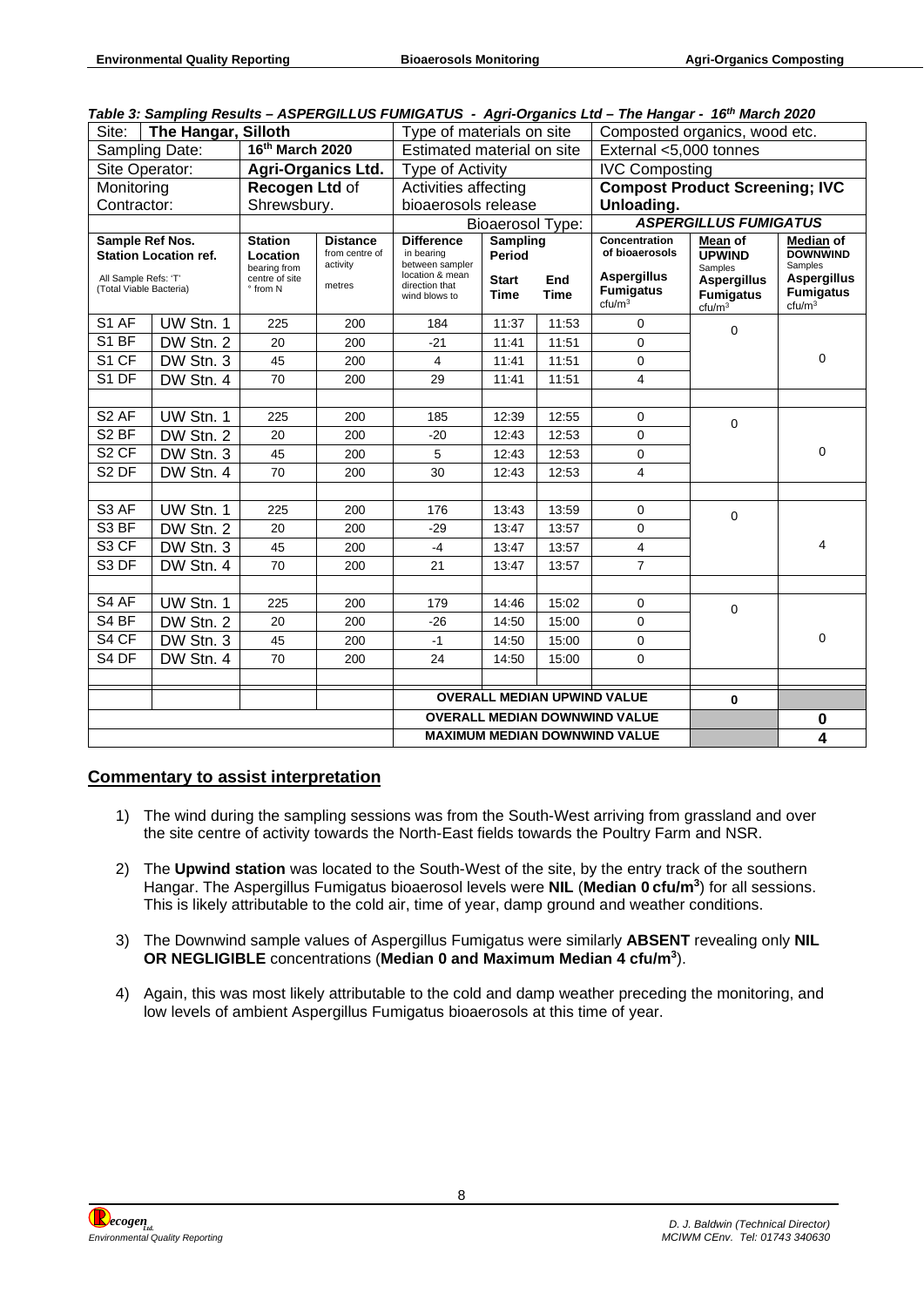# <span id="page-13-0"></span>**9.0 INTERPRETATION OF RESULTS**

### **9.1 The Bioaerosol Sampling**

The sampling of bioaerosols was undertaken in accordance with the M9 Method.

During each sampling session, three sampling stations circa 200 metres from the centre of the activity were used to assess the downwind emissions from the overall site being located within the 'fan-tail' of the wind. The central station location was in line with the centre of activity (the opening of the main doors for the receipt of feedstock material). During sampling the prevailing wind was predominantly from the south-west blowing out to the north-east.

During sampling there were Large Vehicles delivering bio-waste to the facility and the Reception building doors were necessarily open; there were materials handling and screening ongoing within the building. The northern doors were opened from time to time as loads of compost material were taken away.

The site was working at a high capacity on account of the time of year. On this occasion the sampling was through the **middle part of the day**.

The weather conditions were cool and with a gusting wind. The sessions followed a cold damp night after a period of cool wet weather and so field surfaces were wet or damp.

### **9.2 The Bioaerosol Sample Results**

*Table 5: SUMMARY TABLE - Sampling Results – Bioaerosols - Agri-Organics Ltd – The Hangar – 16th March 2020* 

|                  |                                     |                    | <b>Total Bacteria</b> |                    | <b>Asp. Fumigatus</b> |  |
|------------------|-------------------------------------|--------------------|-----------------------|--------------------|-----------------------|--|
|                  |                                     | <b>Mean UW</b>     | <b>Median DW</b>      | <b>Mean UW</b>     | <b>Median DW</b>      |  |
|                  | <b>Activities</b>                   | ctu/m <sup>3</sup> | ctu/m <sup>3</sup>    | ctu/m <sup>3</sup> | ctu/m <sup>3</sup>    |  |
| <b>Session 1</b> | General Enclosed site ops.          | 18                 | 250                   | $\bf{0}$           |                       |  |
| <b>Session 2</b> | <b>General Enclosed site ops.</b>   | 29                 | 450                   | 0                  | $\bf{0}$              |  |
| <b>Session 3</b> | General Enclosed site ops.          | $\mathbf{2}$       | 43                    | $\bf{0}$           |                       |  |
| <b>Session 4</b> | General Enclosed site ops.          |                    | 168                   | $\bf{0}$           | $\mathbf{0}$          |  |
|                  |                                     |                    |                       |                    |                       |  |
| <b>Overall</b>   | <b>Median Upwind &amp; Downwind</b> | 28                 | 209                   | $\bf{0}$           |                       |  |
|                  | <b>Maximum Median Downwind</b>      |                    | 450                   |                    |                       |  |

\* The Maximum Median Value is used as an indicator.

In the background, i.e. **The Upwind Samples - Station 1**… the Bioaerosols concentrations were variable with the Total Bacteria concentrations being generally low; average ~28 cfu.m<sup>-3</sup> overall. This was likely attributable to the upwind fields entailing lush grass with minimal dust emission.

### **Downwind Sample Results - Stations 2, 3 and 4**

In the **DOWNWIND** locations to the north-east within a ~50° arc, 200m from the centre of activities the Total Bacteria samples were found to be **MODERATE** (**MEDIAN 209 cfu.m-3**) ; when the internal activities and screening were being operated.

The presence of *Aspergillus Fumigatus* was **NEGLIGIBLE** in the upwind and similarly **MINIMAL** in the downwind samples.

The array of sampling points and the results show that there are slight variations in the peak values of bioaerosols released and carried downwind, but also show that the harmful Aspergillus Fumigatus bioaerosols remain at background 200metres downwind.

The variations may have been attributable to door opening/closing or vehicles movements.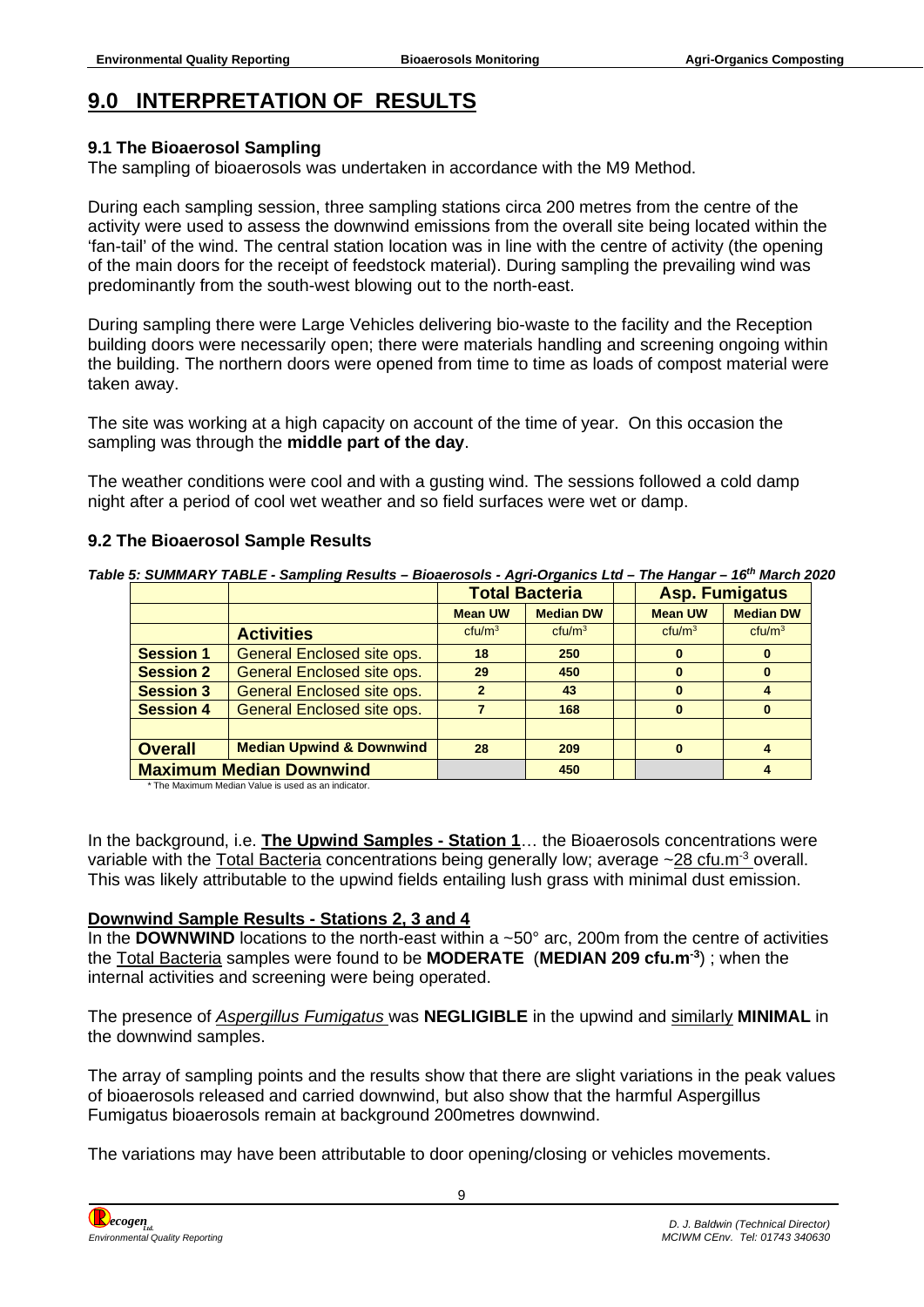## <span id="page-14-0"></span>**10.0 CONCLUSIONS-BIOAEROSOL SAMPLING**

#### **10.1 General Conclusions**

The following may be concluded from the air quality results sampled **16th March 2020** :

- 1. The Composting Site does generate and release 'Total Viable Bacteria' type bioaerosols into the downwind environment. There appeared to be only a minimal release and contribution of Aspergillus Fumigatus type bioaerosols.
- 2. The Total Viable Bacteria results found at the sampling stations Downwind (that included a station reasonably near to the Nearest Sensitive Receptor (NSR = Poultry Farm Dwelling) on this occasion; revealed levels that were generally only MODERATE and were most likely attributable to the occasional opening of doors and or the disturbance of residual dust on the paved roads and surfaces.
- 3. It was concluded that the full enclosure and air handling facilities provide an excellent level of containment and help ensure minimal adverse impact of bioaerosols

#### **10.2 Overall Conclusion**

The results showed some variability and revealed that there was a **MODERATE** increase in the Bacteria Type Bioaerosol concentrations in the air sampled downwind of the site when the **MAXIMUM** median concentration for Total Bacteria bioaerosols was **450 cfu.m-3; and** the **MAXIMUM** median concentration for Aspergillus Fumigatus bioaerosols was **4 cfu.m-3 .**

These **MODERATE and MINIMAL** levels were attributed to the containment afforded by the enclosed activity.

In conclusion, the levels did not exceed the EA Thresholds for Total Bacteria or Aspergillus Fumigatus and are unlikely to cause any adverse impact to the health of residents nearby.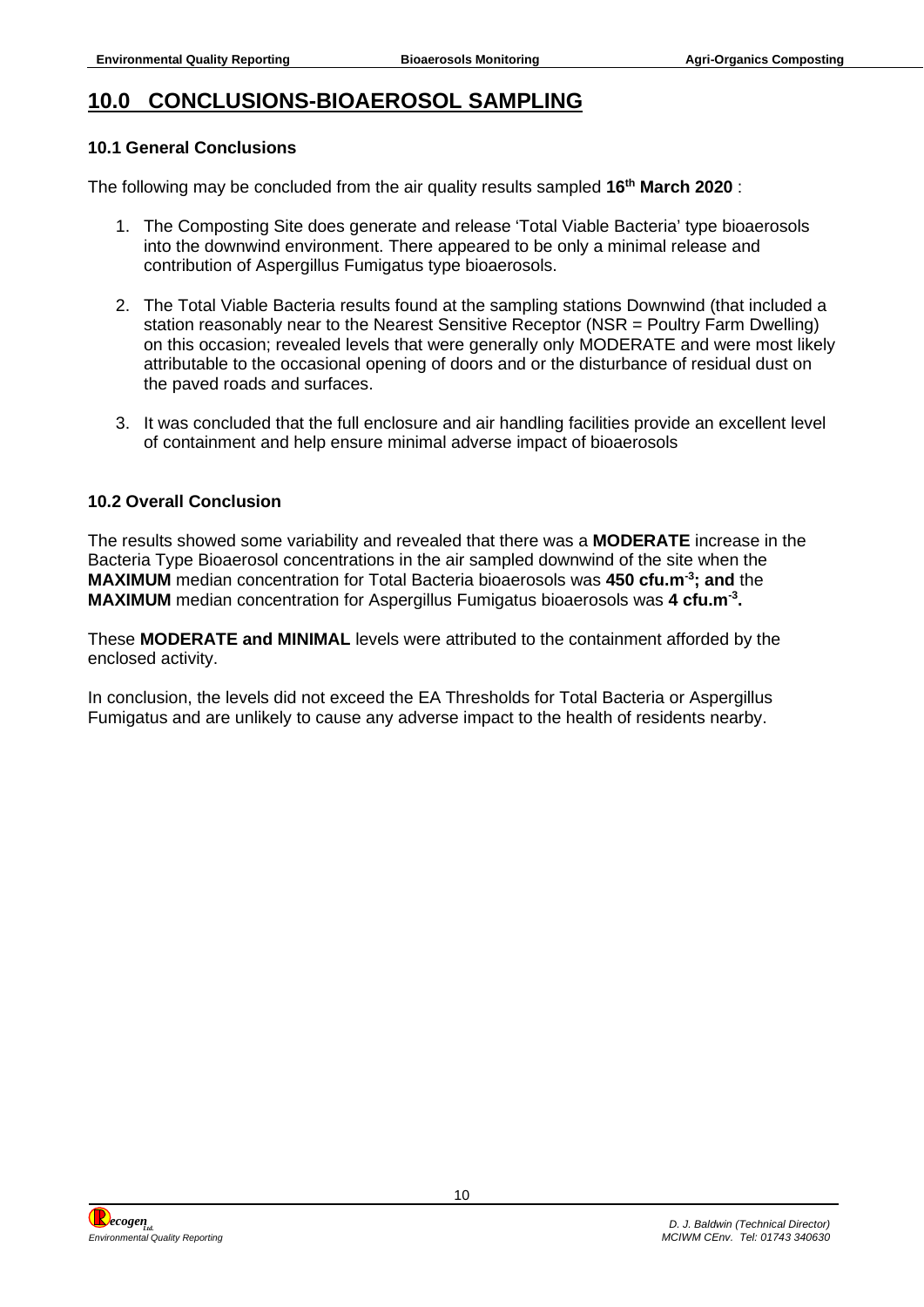# <span id="page-15-0"></span>**APPENDIX 1. Bioaerosols Sampling Record and Results**

#### *Results Table A1.1: Run 1 Bioaerosol levels UP and DOWNWIND of the Compost Facility.*

|                       |            | <b>Sampler</b><br><b>Sample location</b> | station | Sampler Sampler<br>code | <b>Pump</b><br>Code | <b>Pump</b><br><b>Flowrate</b> | <b>Start</b><br>time | End<br>Time | <b>Sample</b><br>time. | <b>PLATE</b><br><b>COUNT</b> | Total<br><b>Bacteria</b> | <b>Aspergillus</b><br>Fumigatus |
|-----------------------|------------|------------------------------------------|---------|-------------------------|---------------------|--------------------------------|----------------------|-------------|------------------------|------------------------------|--------------------------|---------------------------------|
| Run No. Type          |            |                                          | number  |                         |                     | litres/min                     |                      |             | min.                   | $ctu**$                      | lcfu m <sup>-3</sup>     | <b>cfu</b> m <sup>-3</sup>      |
| <b>S1A</b>            | <b>TVC</b> | <b>UPWIND A</b>                          |         | YΑ                      | P <sub>1</sub>      | 28                             | 11:09                | 11:25       | 16.00                  | 8                            | 18                       |                                 |
| <b>S<sub>1</sub>B</b> | <b>TVC</b> | <b>DOWNWIND B</b>                        | 2       | YB                      | P <sub>2</sub>      | 28                             | 11:13                | 11:23       | 10.00                  | 65                           | 232                      |                                 |
| <b>S1 C</b>           | <b>TVC</b> | <b>DOWNWIND C</b>                        | 3       | <b>RA</b>               | P <sub>3</sub>      | 28                             | 11:13                | 11:23       | 10.00                  | 119                          | 425                      |                                 |
| <b>S1D</b>            | <b>TVC</b> | <b>DOWNWIND D</b>                        | 4       | <b>RB</b>               | P <sub>4</sub>      | 28                             | 11:13                | 11:23       | 10.00                  | 70                           | 250                      |                                 |
|                       |            |                                          |         |                         |                     |                                |                      |             |                        |                              |                          |                                 |
| <b>S1A</b>            | AF         | <b>UPWIND A</b>                          |         | YA                      | P <sub>1</sub>      | 28                             | 11:37                | 11:53       | 16.00                  | $\bf{0}$                     |                          |                                 |
| <b>S1B</b>            | AF         | <b>DOWNWIND B</b>                        | 2       | YB                      | P <sub>2</sub>      | 28                             | 11:41                | 11:51       | 10.00                  | $\bf{0}$                     |                          |                                 |
| <b>S<sub>1</sub>C</b> | AF         | <b>DOWNWIND C</b>                        | 3       | <b>RA</b>               | P <sub>3</sub>      | 28                             | 11:41                | 11:51       | 10.00                  | $\bf{0}$                     |                          |                                 |
| <b>S1D</b>            | AF         | <b>DOWNWIND D</b>                        | 4       | <b>RB</b>               | P <sub>4</sub>      | 28                             | 11:41                | 11:51       | 10.00                  |                              |                          |                                 |

\*TVC=Total Viable (Bacteria) Count. AF=Aspergillus Fumigatus. \*\*cfu = colony forming units

#### *Results Table A1.2: Run 2 Bioaerosol levels UP and DOWNWIND of the Compost Facility.*

|                  |            | <b>Sampler</b><br><b>Sample location</b> | station      | Sampler Sampler Pump<br>code | Code           | <b>Pump</b><br><b>Flowrate</b> | <b>Start</b><br>time | End<br>Time | time. | Sample <b>PLATE</b> Total | <b>COUNT Bacteria</b> | Aspergillus<br>Fumigatus |
|------------------|------------|------------------------------------------|--------------|------------------------------|----------------|--------------------------------|----------------------|-------------|-------|---------------------------|-----------------------|--------------------------|
| Run No. Type     |            |                                          | number       |                              |                | litres/min                     |                      |             | min.  | $ctu**$                   | $\,$ Icfu m $^3$      | $ctu$ m <sup>-3</sup>    |
| S <sub>2</sub> A | <b>TVC</b> | <b>UPWIND A</b>                          |              | YA                           | P <sub>1</sub> | 28                             | 12:12                | 12:28       | 16.00 | 13                        | 29                    |                          |
| S2B              | <b>TVC</b> | <b>DOWNWIND B</b>                        | 2            | YB                           | P <sub>2</sub> | 28                             | 12:16                | 12:26       | 10.00 | 102                       | 364                   |                          |
| S <sub>2</sub> C | <b>TVC</b> | <b>DOWNWIND C</b>                        | 3            | <b>RA</b>                    | P <sub>3</sub> | 28                             | 12:16                | 12:26       | 10.00 | 126                       | 450                   |                          |
| S <sub>2</sub> D | TVC        | <b>DOWNWIND D</b>                        | 4            | <b>RB</b>                    | P4             | 28                             | 12:16                | 12:26       | 10.00 | 127                       | 454                   |                          |
|                  |            |                                          |              |                              |                |                                |                      |             |       |                           |                       |                          |
| S <sub>2</sub> A | AF         | <b>UPWIND A</b>                          |              | YA                           | P <sub>1</sub> | 28                             | 12:39                | 12:55       | 16.00 | $\bf{0}$                  |                       |                          |
| S <sub>2</sub> B | AF         | <b>DOWNWIND B</b>                        | $\mathbf{2}$ | YΒ                           | P <sub>2</sub> | 28                             | 12:43                | 12:53       | 10.00 | $\bf{0}$                  |                       |                          |
| S <sub>2</sub> C | AF         | <b>DOWNWIND C</b>                        | 3            | <b>RA</b>                    | P <sub>3</sub> | 28                             | 12:43                | 12:53       | 10.00 | $\bf{0}$                  |                       |                          |
| <b>S2D</b>       | AF         | <b>DOWNWIND D</b>                        | 4            | <b>RB</b>                    | P4             | 28                             | 12:43                | 12:53       | 10.00 | 1                         |                       |                          |

\*TVC=Total Viable (Bacteria) Count. AF=Aspergillus Fumigatus. \*\*cfu = colony forming units

#### *Results Table A1.3: Run 3 Bioaerosol levels UP and DOWNWIND of the Compost Facility.*

| Run No. Type     |            | <b>Sampler</b><br><b>Sample location</b>                                                            | station<br>number | Sampler Sampler Pump<br>code | Code           | Pump<br><b>Flowrate</b><br>litres/min | <b>Start</b><br>time | End<br>Time | Sample <b>PLATE</b> Total<br>time.<br>min. | cfu**        | <b>COUNT Bacteria</b><br>Icfu m <sup>-3</sup> | <b>Aspergillus</b><br><b>Fumigatus</b><br>l cfu m $^3$ |
|------------------|------------|-----------------------------------------------------------------------------------------------------|-------------------|------------------------------|----------------|---------------------------------------|----------------------|-------------|--------------------------------------------|--------------|-----------------------------------------------|--------------------------------------------------------|
| <b>S3A</b>       | TVC        | <b>UPWIND A</b>                                                                                     |                   | YA                           | P <sub>1</sub> | 28                                    | 13:14                | 13:30       | 16.00                                      |              |                                               |                                                        |
| S <sub>3</sub> B | <b>TVC</b> | <b>DOWNWIND B</b>                                                                                   | 2                 | YB                           | P <sub>2</sub> | 28                                    | 13:18                | 13:28       | 10.00                                      |              | 4                                             |                                                        |
| S <sub>3</sub> C | <b>TVC</b> | <b>DOWNWIND C</b>                                                                                   | 3                 | <b>RA</b>                    | P <sub>3</sub> | 28                                    | 13:18                | 13:28       | 10.00                                      | 12           | 43                                            |                                                        |
| <b>S3D</b>       | TVC        | <b>DOWNWIND D</b>                                                                                   | 4                 | <b>RB</b>                    | P <sub>4</sub> | 28                                    | 13:18                | 13:28       | 10.00                                      | 74           | 264                                           |                                                        |
|                  |            |                                                                                                     |                   |                              |                |                                       |                      |             |                                            |              |                                               |                                                        |
| <b>S3 A</b>      | AF         | <b>UPWIND A</b>                                                                                     |                   | YA                           | P <sub>1</sub> | 28                                    | 13:43                | 13:59       | 16.00                                      | $\bf{0}$     |                                               |                                                        |
| S3B              | AF         | <b>DOWNWIND B</b>                                                                                   | 2                 | YB                           | P <sub>2</sub> | 28                                    | 13:47                | 13:57       | 10.00                                      | $\bf{0}$     |                                               |                                                        |
| S3C              | AF         | <b>DOWNWIND C</b>                                                                                   | 3                 | <b>RA</b>                    | P <sub>3</sub> | 28                                    | 13:47                | 13:57       | 10.00                                      |              |                                               | 4                                                      |
| <b>S3D</b>       | AF         | <b>DOWNWIND D</b><br>$\tau$ , $\tau$ , $\tau$ , $\tau$ , $\tau$ , $\tau$ , $\tau$ , $\tau$ , $\tau$ | 4<br>- - -        | <b>RB</b><br>. .             | P <sub>4</sub> | 28                                    | 13:47                | 13:57       | 10.00                                      | $\mathbf{2}$ |                                               |                                                        |

\*TVC=Total Viable (Bacteria) Count. AF=Aspergillus Fumigatus. \*\*cfu = colony forming units

#### *Results Table A1.4: Run 4 Bioaerosol levels UP and DOWNWIND of the Compost Facility.*

|                  |            | <b>Sampler</b>         |         | Sampler Sampler Pump |                | Pump            | <b>Start</b> | End   | Sample <b>PLATE</b> Total |          |                       | <b>Aspergillus</b> |  |
|------------------|------------|------------------------|---------|----------------------|----------------|-----------------|--------------|-------|---------------------------|----------|-----------------------|--------------------|--|
|                  |            | <b>Sample location</b> | station | code                 | Code           | <b>Flowrate</b> | time         | Time  | time.                     |          | <b>COUNT Bacteria</b> | Fumigatus          |  |
| Run No. Type     |            |                        | number  |                      |                | litres/min      |              |       | min.                      | cfu**    | Icfu m $^3$           | <b>cfu</b> $m3$    |  |
| <b>S4 A</b>      | <b>TVC</b> | <b>UPWIND A</b>        |         | YA                   | P <sub>1</sub> | 28              | 14:19        | 14:35 | 16.00                     | 3        |                       |                    |  |
| S <sub>4</sub> B | <b>TVC</b> | <b>DOWNWIND B</b>      | 2       | YΒ                   | P <sub>2</sub> | 28              | 14:23        | 14:33 | 10.00                     | 47       | 168                   |                    |  |
| S <sub>4</sub> C | <b>TVC</b> | <b>DOWNWIND C</b>      | 3       | RA                   | P <sub>3</sub> | 28              | 14:23        | 14:33 | 10.00                     | 33       | 118                   |                    |  |
| <b>S4D</b>       | TVC        | <b>DOWNWIND D</b>      | 4       | <b>RB</b>            | P <sub>4</sub> | 28              | 14:23        | 14:33 | 10.00                     | 147      | 525                   |                    |  |
|                  |            |                        |         |                      |                |                 |              |       |                           |          |                       |                    |  |
| S4A              | AF         | <b>UPWIND A</b>        |         | YA                   | P <sub>1</sub> | 28              | 14:46        | 15:02 | 16.00                     | $\bf{0}$ |                       | 0                  |  |
| S4B              | AF         | <b>DOWNWIND B</b>      | 2       | YB                   | P <sub>2</sub> | 28              | 14:50        | 15:00 | 10.00                     | $\bf{0}$ |                       | 0                  |  |
| S4 C             | AF         | <b>DOWNWIND C</b>      | 3       | <b>RA</b>            | P <sub>3</sub> | 28              | 14:50        | 15:00 | 10.00                     | $\bf{0}$ |                       | 0                  |  |
| <b>S4D</b>       | AF         | <b>DOWNWIND D</b>      | 4       | <b>RB</b>            | P <sub>4</sub> | 28              | 14:50        | 15:00 | 10.00                     | $\bf{0}$ |                       |                    |  |

\*TVC=Total Viable (Bacteria) Count. AF=Aspergillus Fumigatus. \*\*cfu = colony forming units

#### *Results Table A1.5: Bioaerosol Plate controls (Plates carried with the Sample Plates)*

| <b>Bioaerosol Type</b> | Plate Identity | Viable Bacteria<br>Count cfu/plate | Aspergillus Fumigatus<br>Count cfu/plate |
|------------------------|----------------|------------------------------------|------------------------------------------|
| <b>TVC</b>             | Control 1      |                                    |                                          |
| TVC                    | Control 2      |                                    |                                          |
| AF                     | Control 1      |                                    |                                          |
| AF                     | Control 2      |                                    |                                          |

*Control plates travelled with sample plates to and from labs and during sampling at site, but lids were not removed or medium exposed.*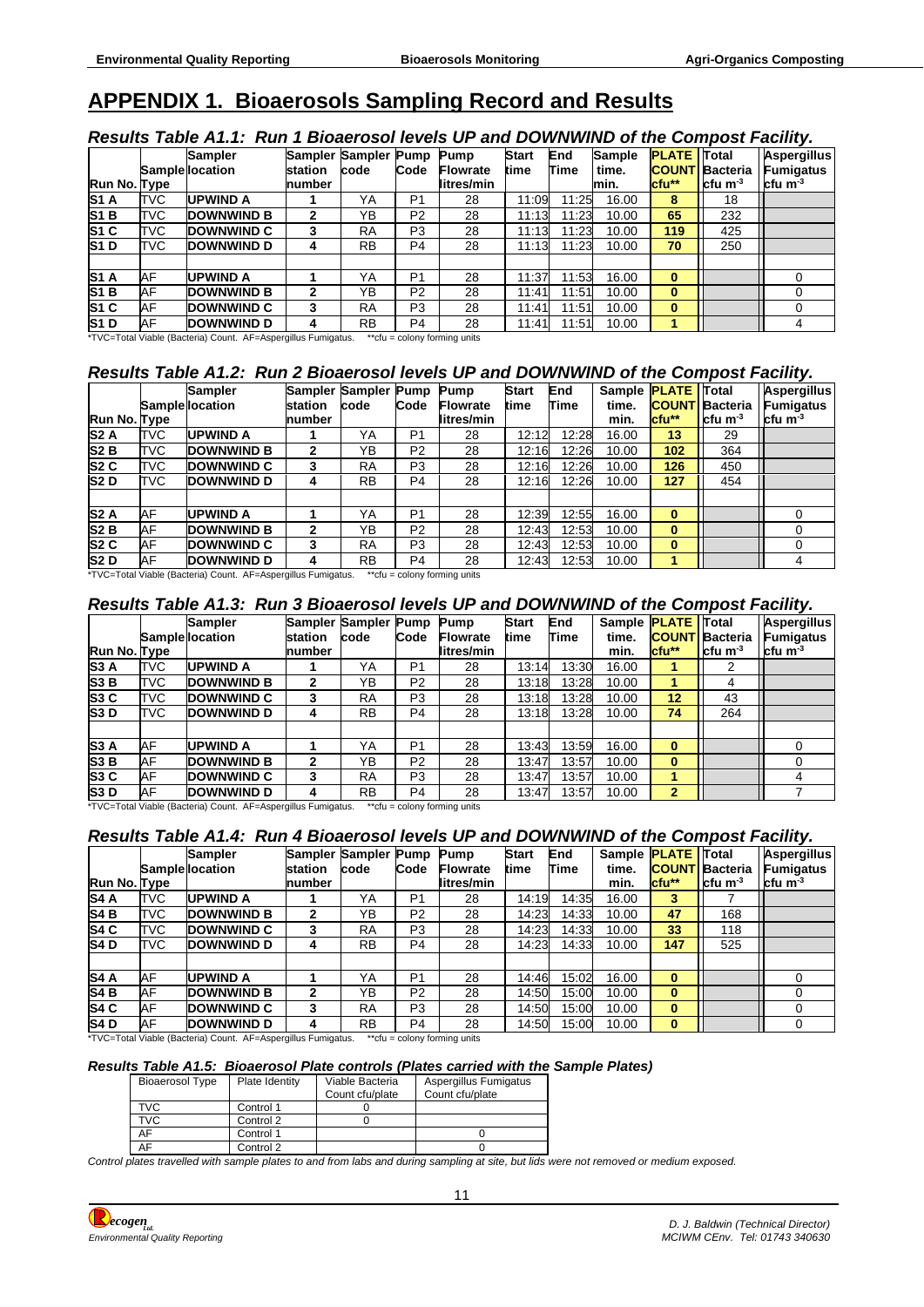# <span id="page-16-0"></span>**APPENDIX 2. The M9 Technical Guidance Note (Monitoring)**

# **Technical Guidance Note (Monitoring) M9**



# **Environmental monitoring of bioaerosols at regulated facilities**

# **Environment Agency January 2018 Version 2**

#### **Sampling bioaerosols**

Bioaerosols can be measured using a number of different techniques. This technical note describes the following techniques for sampling bioaerosols:

#### **Impaction**

The impaction method uses a single stage Andersen sampler, loaded with a Petri dish of appropriate media. This method uses inertial forces to collect microorganisms in the air. Air is drawn through the perforated holes in the sampling head at a constant rate, using a vacuum pump. The velocity of the air is determined by the diameter of the holes in the sampling head. When the air hits the collection surface it is forced to change direction. The inertia of the microorganisms prevents them from changing direction, which causes them to become impacted onto the Petri dish media. When a sufficient volume of air has been collected, the Petri dish is removed and incubated, without further treatment.

#### **5.2 Sample location strategy**

The principle of this specification is to compare the concentrations in air unaffected by the activities of the facility (that is the background air sampled upwind of the plant) with the concentration of bioaerosols in air downwind of the plant. This comparison enables an assessment of the plant related contribution over a specified area to be made. The difference between the upwind and downwind concentration caused by bioaerosol emissions from the site is known as the process contribution. It uses sampling locations that form a fan like shape, which helps to ensure that variable wind directions are taken account of during the sampling period.

#### **5.2.2 Sample locations upwind of the site**

Sampling should be carried out upwind of the site. Upwind data should provide information on the concentration of specified bioaerosols that are present in the air blowing onto the operational area of the site. This should reflect either the background concentration at that time, or the effects of neighbouring operations, such as agricultural activities.

Upwind data indicates the concentration of bioaerosols that would be present, irrespective of whether the facility was there or not. The sample location of the upwind concentration measurement should be measured at a distance of 50m from the centre of the active operational area. Figure 6.2: Simplifie

#### **5.2.3 Sample locations downwind of the site**

Sampling should be carried out downwind of the site, using a fan like shape arrangement to detect the position of the plume. The orientation of the measurement area is determined by the prevailing mean wind direction.

This approach is used to ensure that measurements are made in the emission plume, during the sampling campaign. If there are any buildings, installations or structures between the downwind location(s) and the centre of the active operational area, then sampling should be carried out *upwind of that structure or installation, at a distance greater than twice its height*.

Figure 5.1 shows this approach applied to a facility with a single point source. Topography or vegetation may restrict the line of sight required to locate sample traverses. This may make it difficult to determine the angle for locating the sample points. The restriction should be noted in the sample strategy and final monitoring report. For area sources, the orientation of the fan like shape sampling arrangement is selected by determining the centre point of the sources in the site.

Each impaction sampler should be mounted onto a tripod, or other suitable structure, so that the top of the inlet cone is held **between 1.5 and 1.8m above the ground**. Each single stage impaction sampler fitted with a cone should be fitted with a **hemi-cylindrical baffle** extending in height at least 15 centimetres (cm) above the top of the inlet of the cone, to ensure stagnation point sampling.



#### **5.6.2 Sampling procedure**

A single Petri dish (with the lid removed) should be loaded into each sampler immediately prior to use, in accordance with the manufacturer's instructions. Once loaded, the sampler should be kept upright, to prevent the Petri dish from dislodging. A single sample of *Aspergillus fumigatus* (1 Petri dish containing selective medium) should be collected at each of the specified locations using a single stage impaction sampler. The same procedure should be repeated for mesophilic bacteria using Petri dishes containing selective medium specific for the culturing of mesophilic bacteria.

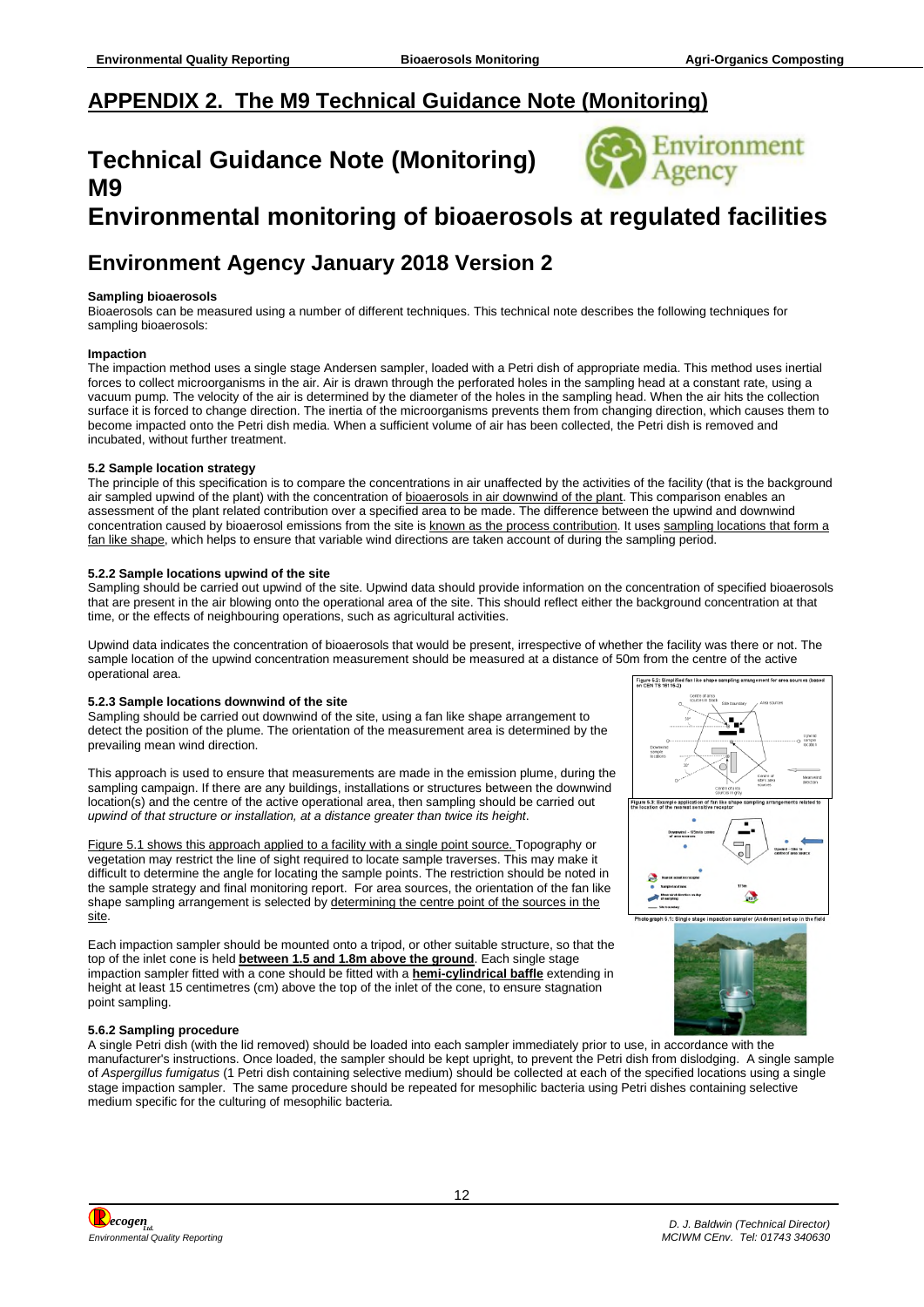### <span id="page-17-0"></span>**APPENDIX 3. The Meteorological data logged by the Weather Station**

The meteorological data was recorded during the sessions of sampling. The Station was a Kestrel 4500, mounted on a tripod and mast at approx. 2.0m height above ground level. The Kestrel 4500 comprises a wind vane, vane type anemometer, temperature and humidity sensors and facility to store its own data within its programmable data-logger. The data logging interval was 1 minute.

The data-log shown here at Table A3.1 spans the sessions of sampling on **16th March 2020.**

| Time                 | Wind       | Wind                     | Wind                | Air        | RH       | <b>BP</b>    | Time                 | Wind           | Wind             | Wind           | Air            | RH                    | ΒP           |
|----------------------|------------|--------------------------|---------------------|------------|----------|--------------|----------------------|----------------|------------------|----------------|----------------|-----------------------|--------------|
|                      | Bearing    | <b>Direction</b>         | <b>Speed</b>        | Temp       |          |              |                      | <b>Bearing</b> | <b>Direction</b> | <b>Speed</b>   | Temp           |                       |              |
|                      | degrees    | from                     | m/s                 | °C         | %        | mb           |                      | degrees        | from             | m/s            | °C             | %                     | mb           |
| 11:08:00             | 210        | SSW                      | 6.3                 | $8.5\,$    | 85       | 1022         | 13:19:00             | 218            | SW               | 3.8            | 8.4            | $77 \,$               | 1020         |
| 11:09:00<br>11:10:00 | 219<br>231 | SW<br><b>SW</b>          | 6.1<br>4.4          | 8.2<br>8.5 | 86<br>81 | 1021<br>1021 | 13:20:00<br>13:21:00 | 228<br>225     | SW<br>SW         | 4.7<br>5.2     | 8.4<br>8.3     | $\overline{77}$<br>76 | 1021<br>1021 |
| 11:11:00             | 221        | <b>SW</b>                | 2.2                 | 8.5        | 85       | 1021         | 13:22:00             | 211            | SSW              | 3.4            | 8.8            | 75                    | 1021         |
| 11:12:00             | 250        | <b>WSW</b>               | 5                   | 8.2        | 85       | 1021         | 13:23:00             | 207            | SSW              | 5.1            | 8.5            | 75                    | 1021         |
| 11:13:00<br>11:14:00 | 225<br>210 | SW<br>SSW                | 5.9<br>3.9          | 7.9<br>8.5 | 86<br>87 | 1022<br>1022 | 13:24:00<br>13:25:00 | 222<br>225     | SW<br>SW         | 3.2<br>3.7     | 9.1<br>8.9     | 76<br>77              | 1021<br>1021 |
| 11:15:00             | 219        | SW                       | 6.3                 | 8          | 86       | 1022         | 13:26:00             | 231            | <b>SW</b>        | 7.9            | 8.3            | 78                    | 1021         |
| 11:16:00             | 235        | SW                       | 6.1                 | 7.6        | 86       | 1022         | 13:27:00             | 233            | SW               | 3.9            | 9.1            | 78                    | 1021         |
| 11:17:00<br>11:18:00 | 231<br>233 | SW<br>SW                 | 3.2<br>2.9          | 8.1<br>8.2 | 88<br>88 | 1022<br>1022 | 13:28:00<br>13:29:00 | 225<br>223     | SW<br>SW         | 4.6<br>4.6     | 9.2<br>8.9     | 78<br>77              | 1021<br>1021 |
| 11:19:00             | 227        | SW                       | 4.2                 | 7.8        | 87       | 1022         | 13:30:00             | 227            | SW               | 5.5            | 8.8            | 77                    | 1021         |
| 11:20:00             | 219        | SW                       | 3.2                 | 7.7        | 87       | 1022         | 13:31:00             | 229            | SW               | 3.3            | 9              | 77                    | 1021         |
| 11:21:00             | 245        | <b>WSW</b>               | 4.2                 | 7.4        | 88       | 1021         | 13:32:00             | 228            | <b>SW</b>        | 6.1            | 8.5            | 78                    | 1021         |
| 11:22:00<br>11:23:00 | 260<br>228 | W<br>SW                  | 6.2<br>3.3          | 7.5<br>7.7 | 89<br>88 | 1022<br>1021 | 13:33:00<br>13:34:00 | 229<br>226     | SW<br><b>SW</b>  | 5.2<br>3.9     | 8.5<br>8.7     | 78<br>76              | 1021<br>1021 |
| 11:24:00             | 238        | <b>WSW</b>               | 3.2                 | 7.5        | 88       | 1022         | 13:35:00             | 224            | SW               | 5              | 8.9            | 77                    | 1021         |
| 11:25:00             | 242        | WSW                      | $\overline{4}$      | 7.4        | 88       | 1021         | 13:36:00             | 232            | SW               | 5.7            | 8.4            | 79                    | 1021         |
| 11:26:00<br>11:27:00 | 231<br>221 | SW<br>SW                 | 5.5<br>4.1          | 7.5<br>7.8 | 90<br>88 | 1022<br>1022 | 13:37:00<br>13:38:00 | 230<br>228     | SW<br>SW         | 5.9<br>7.9     | 8.5<br>8.2     | 79<br>78              | 1021<br>1021 |
| 11:28:00             | 228        | SW                       | 3.1                 | 8.4        | 88       | 1022         | 13:39:00             | 229            | SW               | 4.3            | 8.1            | 77                    | 1021         |
| 11:29:00             | 228        | SW                       | 4.1                 | 8.3        | 90       | 1022         | 13:40:00             | 210            | SSW              | 5              | 7.9            | 77                    | 1020         |
| 11:30:00<br>11:31:00 | 228<br>231 | SW<br>SW                 | 5.9<br>4.9          | 8.1<br>8   | 90<br>89 | 1022<br>1022 | 13:41:00<br>13:42:00 | 213<br>196     | SSW<br>SSW       | 6.4<br>3.8     | 7.7<br>7.7     | 78<br>79              | 1021<br>1020 |
| 11:32:00             | 226        | SW                       | 7.9                 | 7.5        | 90       | 1022         | 13:43:00             | 196            | SSW              | 1.3            | 8.3            | 78                    | 1020         |
| 11:33:00             | 225        | SW                       | 4.3                 | 7.6        | 89       | 1021         | 13:44:00             | 218            | SW               | 3.2            | 8              | 79                    | 1021         |
| 11:34:00             | 222        | SW                       | 3.8                 | 8.3        | 88       | 1022         | 13:45:00             | 216            | SW               | 4.1            | $8.4\,$        | 78                    | 1021         |
| 11:35:00<br>11:36:00 | 221<br>229 | SW<br>SW                 | $\overline{4}$<br>5 | 8.1<br>7.9 | 89<br>89 | 1021<br>1022 | 13:46:00<br>13:47:00 | 230<br>231     | SW<br>SW         | 4.6<br>5.9     | 8.1<br>7.7     | 78<br>78              | 1021<br>1021 |
| 11:37:00             | 230        | SW                       | 4                   | 8.4        | 88       | 1022         | 13:48:00             | 223            | SW               | 3.3            | 8.4            | 76                    | 1021         |
| 11:38:00             | 219        | SW                       | 3.9                 | 8          | 88       | 1022         | 13:49:00             | 225            | SW               | 5.2            | 8.2            | 77                    | 1020         |
| 11:39:00             | 219        | SW                       | 4.1                 | 8          | 87       | 1022         | 13:50:00             | 232            | SW               | 2.9            | 8.2            | 76                    | 1020         |
| 11:40:00<br>11:41:00 | 214<br>215 | SW<br>SW                 | 4.4<br>5.2          | 8.4<br>7.9 | 87<br>88 | 1022<br>1022 | 13:51:00<br>13:52:00 | 232<br>224     | SW<br>SW         | 4.8<br>4.5     | 8.1<br>8.1     | 76<br>77              | 1020<br>1020 |
| 11:42:00             | 225        | SW                       | 3.9                 | 8          | 88       | 1021         | 13:53:00             | 223            | SW               | 5.1            | 7.9            | $77 \,$               | 1020         |
| 11:43:00             | 222        | SW                       | 4.9                 | $7.8\,$    | 87       | 1021         | 13:54:00             | 226            | SW               | 5.4            | 8              | 77                    | 1020         |
| 11:44:00             | 222        | SW                       | 5.7                 | 7.8        | 88       | 1021         | 13:55:00             | 223            | SW               | 3.1            | 8.1            | $77 \,$               | 1020         |
| 11:45:00<br>11:46:00 | 224<br>223 | SW<br>SW                 | 3.7<br>2.8          | 8.2<br>8.8 | 86<br>85 | 1021<br>1021 | 13:56:00<br>13:57:00 | 242<br>249     | WSW<br>WSW       | 3.4<br>3.5     | 7.9<br>7.8     | $77 \,$<br>76         | 1020<br>1020 |
| 11:47:00             | 220        | SW                       | 5.5                 | 8.2        | 87       | 1022         | 13:58:00             | 240            | <b>WSW</b>       | 5.6            | 7.4            | $77 \,$               | 1021         |
| 11:48:00             | 216        | SW                       | 5.3                 | 8.2        | 86       | 1021         | 13:59:00             | 235            | SW               | 5.7            | 7.6            | $77 \,$               | 1020         |
| 11:49:00             | 219        | SW                       | 3.9                 | 8.5        | 86       | 1021         | 14:00:00             | 222            | SW               | 5.6            | 7.8            | 76                    | 1020         |
| 11:50:00<br>11:51:00 | 226<br>223 | SW<br>SW                 | 5.6<br>4.4          | 8<br>8.1   | 87<br>87 | 1021<br>1021 | 14:01:00<br>14:02:00 | 228<br>227     | SW<br>SW         | 6.5<br>4.4     | 7.7<br>7.8     | $77 \,$<br>76         | 1020<br>1020 |
| 11:52:00             | 223        | SW                       | 5.8                 | 7.9        | 88       | 1022         | 14:03:00             | 223            | SW               | 6              | 7.9            | $77 \,$               | 1020         |
| 11:53:00             | 227        | SW                       | 3.7                 | 8.3        | 85       | 1021         | 14:04:00             | 226            | SW               | 5.6            | 8.2            | 78                    | 1020         |
| 11:54:00             | 215        | SW                       | 3.5                 | 8.2        | 84       | 1021         | 14:05:00             | 223            | SW               | 4.4            | 8.1            | 76                    | 1021         |
| 11:55:00<br>11:56:00 | 213<br>227 | SSW<br>SW                | 4.4<br>4.9          | 8.6<br>8.3 | 83<br>83 | 1021<br>1021 | 14:06:00<br>14:07:00 | 222<br>211     | SW<br>SSW        | 7.1<br>2.9     | 8<br>8.2       | 79<br>77              | 1021<br>1020 |
| 11:57:00             | 228        | SW                       | 6.2                 | 7.9        | 83       | 1021         | 14:08:00             | 210            | SSW              | 3.3            | 8.2            | 78                    | 1020         |
| 11:58:00             | 220        | SW                       | 3.6                 | 8.6        | 81       | 1021         | 14:09:00             | 213            | SSW              | 5.9            | 7.7            | 78                    | 1020         |
| 11:59:00             | 222        | SW                       | 5.5                 | 8.4        | 82       | 1022         | 14:10:00             | 215            | SW               | 6.1            | 7.6            | 77                    | 1020         |
| 12:00:00<br>12:01:00 | 229<br>229 | SW<br>SW                 | 3.2<br>5.1          | 8.4<br>8.3 | 81<br>81 | 1021<br>1022 | 14:11:00<br>14:12:00 | 225<br>223     | SW<br>SW         | 6.1<br>5.1     | 7.6<br>7.6     | 77<br>78              | 1020<br>1020 |
| 12:02:00             | 221        | SW                       | 4.8                 | 8.3        | 82       | 1021         | 14:13:00             | 219            | SW               | 4.2            | 8.1            | 79                    | 1021         |
| 12:03:00             | 220        | SW                       | 5.4                 | 8.1        | 82       | 1021         | 14:14:00             | 220            | SW               | 5.6            | 8.2            | 78                    | 1020         |
| 12:04:00             | 215        | SW                       | 3.7                 | 8.4        | 81       | 1021         | 14:15:00             | 225            | SW               | 7.8            | 7.7            | 78                    | 1020         |
| 12:05:00<br>12:06:00 | 214<br>224 | SW<br>SW                 | 5.8<br>6.7          | 8.2<br>8   | 83<br>83 | 1021<br>1021 | 14:16:00<br>14:17:00 | 226<br>218     | SW<br>SW         | $6.2\,$<br>5.1 | 8.1<br>7.8     | 76<br>75              | 1020<br>1021 |
| 12:07:00             | 223        | SW                       | 5.5                 | 8.1        | 83       | 1021         | 14:18:00             | 217            | SW               | 4.7            | 8              | 75                    | 1021         |
| 12:08:00             | 222        | SW                       | $\overline{4}$      | 8.6        | 82       | 1021         | 14:19:00             | 222            | SW               | 5.9            | 7.9            | 76                    | 1021         |
| 12:09:00             | 224        | SW                       | 5.2                 | 8.4        | 82       | 1021         | 14:20:00             | 221            | SW               | 3.8            | 8              | 75                    | 1021         |
| 12:10:00<br>12:11:00 | 231<br>232 | SW<br>SW                 | 8.4<br>4.1          | 8<br>8.4   | 83<br>81 | 1021<br>1021 | 14:21:00<br>14:22:00 | 224<br>227     | SW<br>SW         | 5.4<br>5.1     | 8.2<br>8       | 76<br>75              | 1021<br>1021 |
| 12:12:00             | 226        | SW                       | 3.4                 | 8.7        | 81       | 1021         | 14:23:00             | 231            | SW               | 6.6            | 7.8            | 75                    | 1021         |
| 12:13:00             | 225        | SW                       | 4.5                 | 8.6        | 81       | 1021         | 14:24:00             | 230            | SW               | 7.5            | 7.6            | 74                    | 1021         |
| 12:14:00             | 223        | SW                       | 5.7                 | 8.2        | 82       | 1021         | 14:25:00             | 221            | SW               | 5.8            | 7.5            | 74                    | 1021         |
| 12:15:00             | 220        | SW                       | 3.4                 | 8.3        | 82       | 1021         | 14:26:00<br>14:27:00 | 210            | SSW              | 3.3            | 8              | 75                    | 1021         |
| 12:16:00<br>12:17:00 | 239<br>246 | <b>WSW</b><br><b>WSW</b> | 3.7<br>3.8          | 8.1<br>8   | 82<br>81 | 1021<br>1021 | 14:28:00             | 223<br>226     | SW<br>SW         | 5.5<br>4.8     | 7.6<br>$7.5\,$ | 73<br>73              | 1021<br>1021 |
| 12:18:00             | 237        | WSW                      | 5.9                 | 7.6        | 82       | 1021         | 14:29:00             | 243            | WSW              | 5.3            | 7.5            | 75                    | 1021         |
| 12:19:00             | 232        | SW                       | 6                   | 7.8        | 82       | 1021         | 14:30:00             | 241            | WSW              | 7.3            | 7.6            | 74                    | 1021         |
| 12:20:00             | 219        | SW                       | 5.9                 | 8          | 81       | 1021         | 14:31:00             | 223            | SW               | 5              | 7.5            | 73                    | 1021         |
| 12:21:00<br>12:22:00 | 225<br>224 | SW<br>SW                 | 6.8<br>4.7          | 7.9<br>8   | 82<br>81 | 1021<br>1021 | 14:32:00<br>14:33:00 | 225<br>229     | SW<br>SW         | 5.7<br>5.6     | 7.5<br>$7.5\,$ | 73<br>71              | 1020<br>1019 |
| 12:23:00             | 220        | SW                       | 6.3                 | 8.1        | 82       | 1021         | 14:34:00             | 229            | SW               | 4.1            | 7.6            | 71                    | 1018         |
| 12:24:00             | 219        | SW                       | 5                   | 8.3        | 82       | 1021         | 14:35:00             | 220            | SW               | 4.4            | 7.6            | 72                    | 1020         |
| 12:25:00             | 222        | SW                       | 3.6                 | 8.3        | 80       | 1021         | 14:36:00             | 219            | SW               | 3.1            | 7.8            | 73                    | 1020         |
| 12:26:00             | 222        | SW                       | 4.7                 | 8.2        | 82       | 1021<br>1021 | 14:37:00             | 225            | SW               | 4.2            | 7.7            | 74<br>$72\,$          | 1020         |
| 12:27:00<br>12:28:00 | 216<br>224 | SW<br>SW                 | 5.9<br>2.6          | 8.1<br>8.5 | 82<br>81 | 1021         | 14:38:00<br>14:39:00 | 225<br>216     | SW<br>SW         | 6.4<br>5.2     | 7.5<br>7.8     | 72                    | 1020<br>1020 |
| 12:29:00             | 221        | SW                       | 4.1                 | 8.1        | 82       | 1021         | 14:40:00             | 246            | WSW              | 5.7            | 7.8            | 73                    | 1020         |

#### *Table A3.1: Weather Data The Hangar Silloth, 16th March 2020*